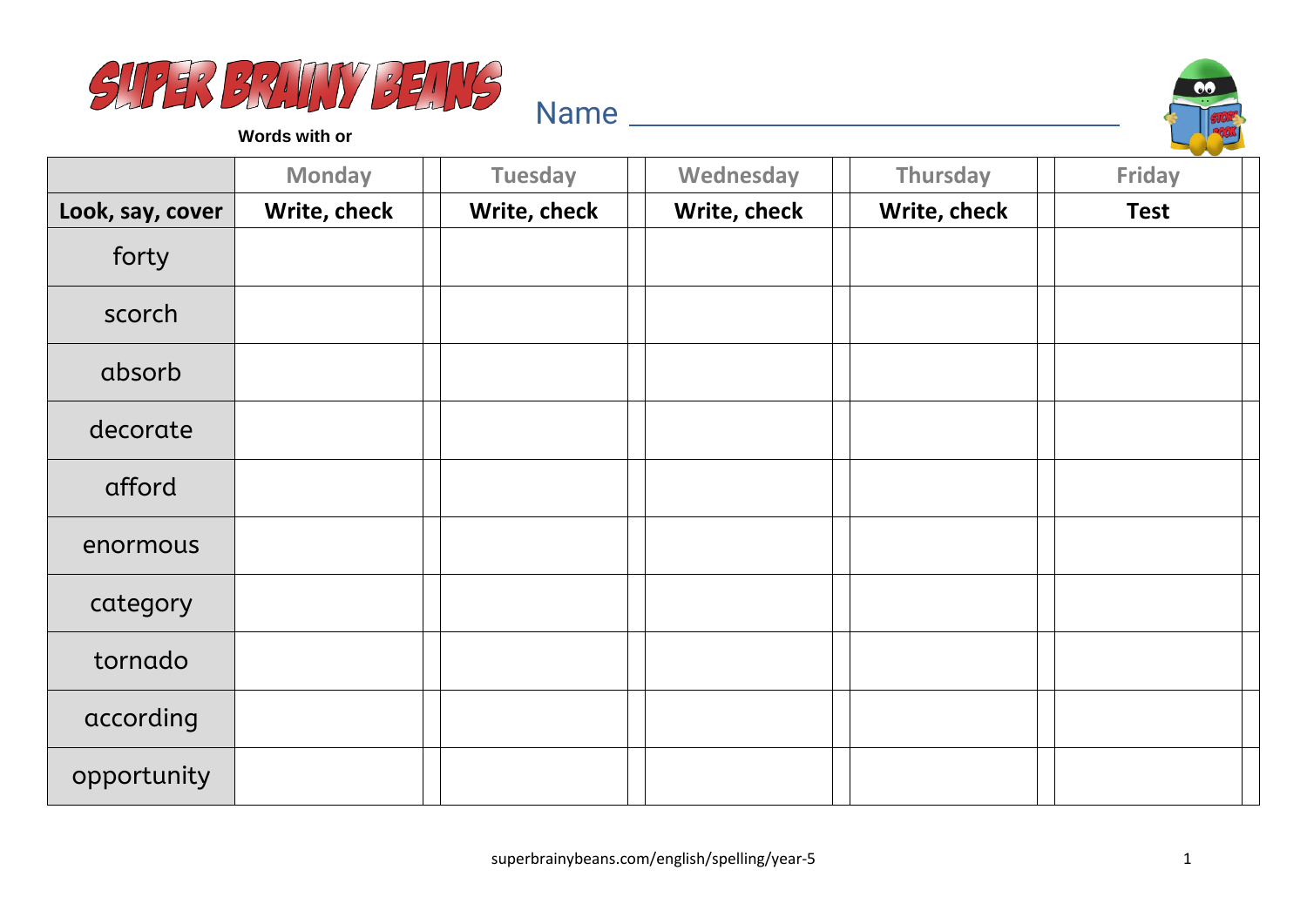



**Words with au**

|                  | <b>Monday</b> | <b>Tuesday</b> | Wednesday    | Thursday     | <b>Friday</b> |
|------------------|---------------|----------------|--------------|--------------|---------------|
| Look, say, cover | Write, check  | Write, check   | Write, check | Write, check | <b>Test</b>   |
| pause            |               |                |              |              |               |
| cause            |               |                |              |              |               |
| sauce            |               |                |              |              |               |
| fraud            |               |                |              |              |               |
| launch           |               |                |              |              |               |
| author           |               |                |              |              |               |
| August           |               |                |              |              |               |
| applaud          |               |                |              |              |               |
| astronaut        |               |                |              |              |               |
| restaurant       |               |                |              |              |               |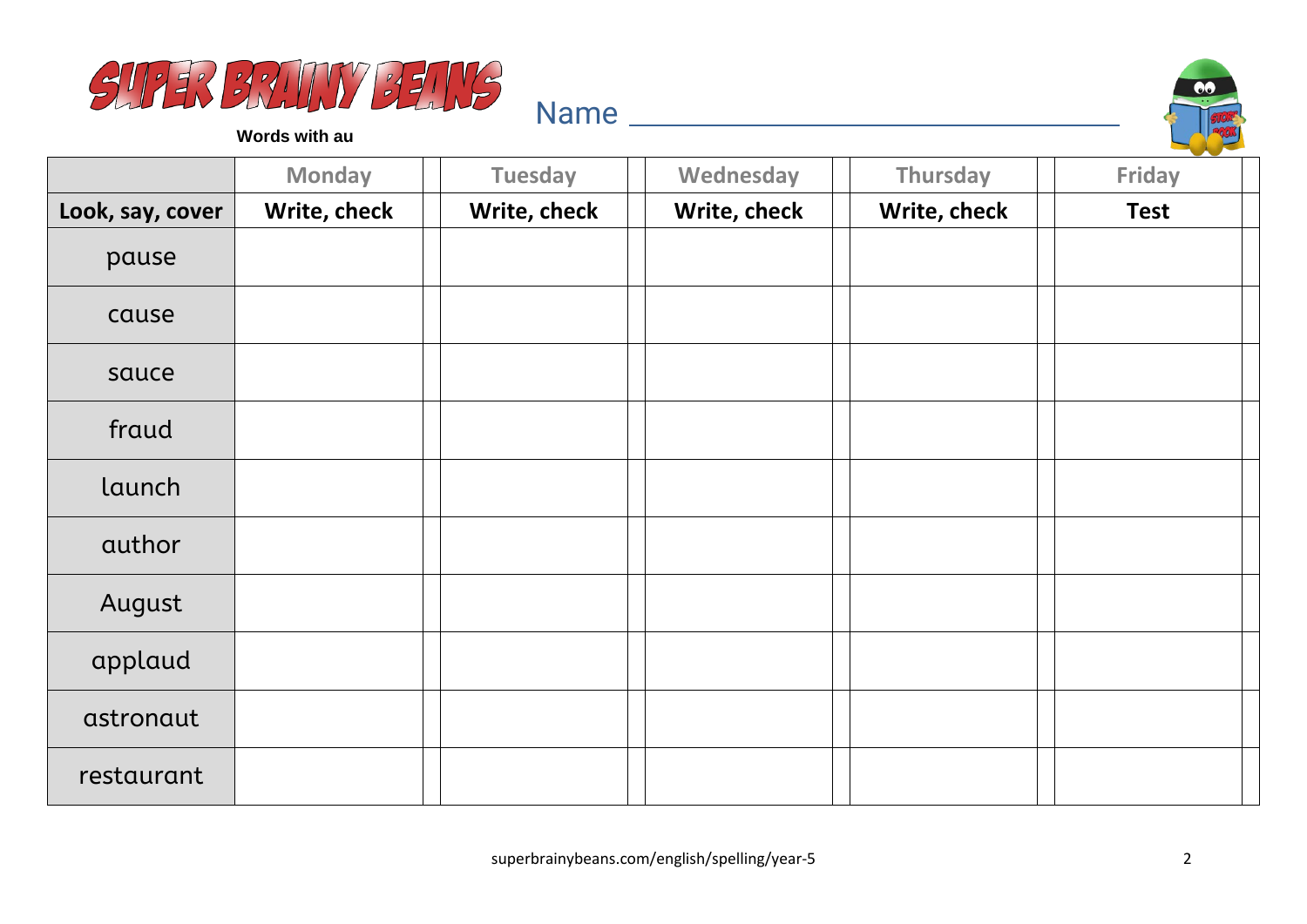



**Words with ough 1**

|                  | <b>Monday</b> | <b>Tuesday</b> | Wednesday    | Thursday     | Friday      |
|------------------|---------------|----------------|--------------|--------------|-------------|
| Look, say, cover | Write, check  | Write, check   | Write, check | Write, check | <b>Test</b> |
| though           |               |                |              |              |             |
| although         |               |                |              |              |             |
| dough            |               |                |              |              |             |
| doughnut         |               |                |              |              |             |
| through          |               |                |              |              |             |
| cough            |               |                |              |              |             |
| trough           |               |                |              |              |             |
| rough            |               |                |              |              |             |
| tough            |               |                |              |              |             |
| enough           |               |                |              |              |             |

Name and the second state of the second state of the second state  $\sim$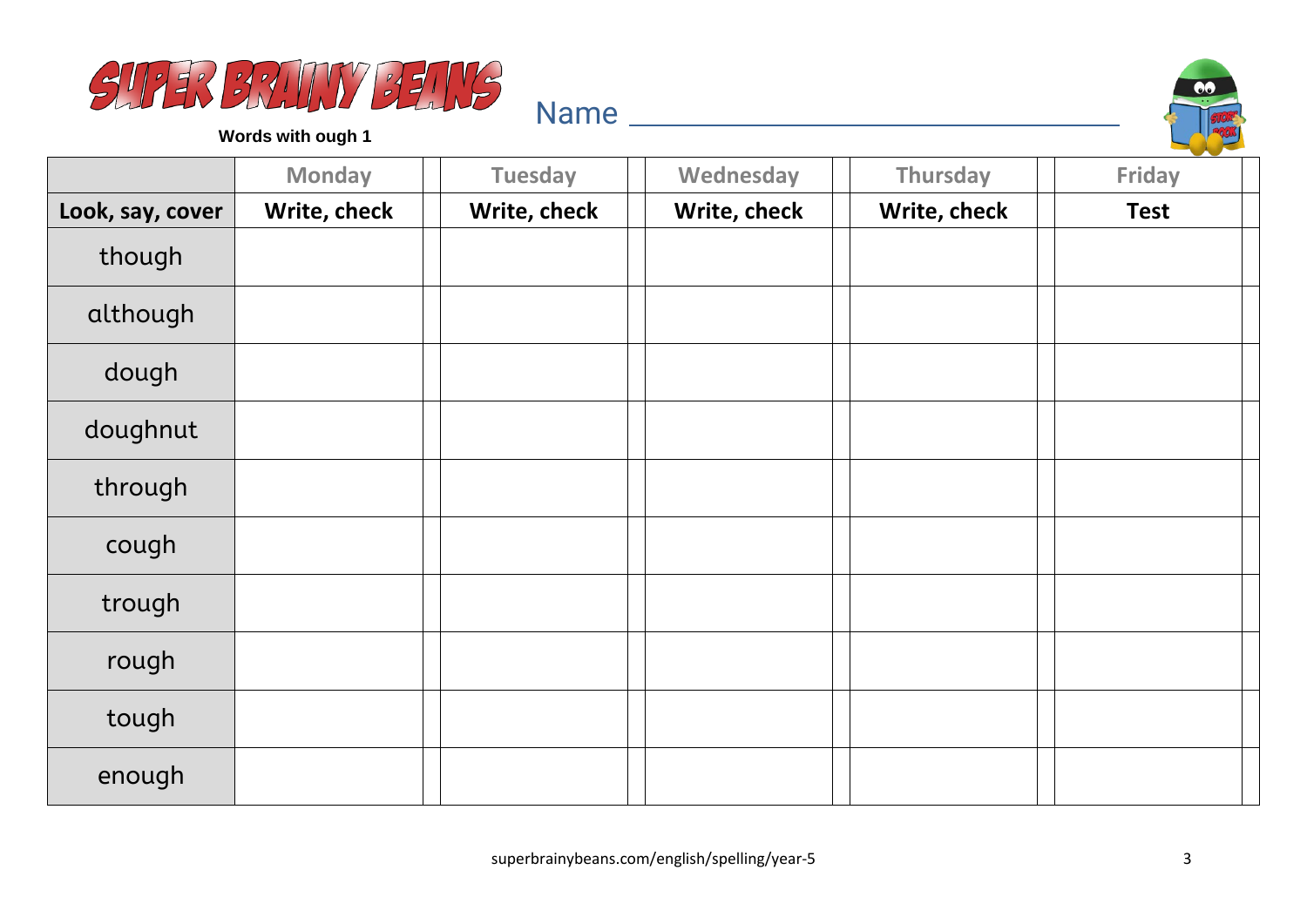



**Words with ough 2**

|                  | <b>Monday</b> | <b>Tuesday</b> | Wednesday    | Thursday     | <b>Contract Contract Contract Contract</b><br>Friday |
|------------------|---------------|----------------|--------------|--------------|------------------------------------------------------|
| Look, say, cover | Write, check  | Write, check   | Write, check | Write, check | <b>Test</b>                                          |
| plough           |               |                |              |              |                                                      |
| bough            |               |                |              |              |                                                      |
| drought          |               |                |              |              |                                                      |
| brought          |               |                |              |              |                                                      |
| bought           |               |                |              |              |                                                      |
| wrought          |               |                |              |              |                                                      |
| thought          |               |                |              |              |                                                      |
| fought           |               |                |              |              |                                                      |
| borough          |               |                |              |              |                                                      |
| thorough         |               |                |              |              |                                                      |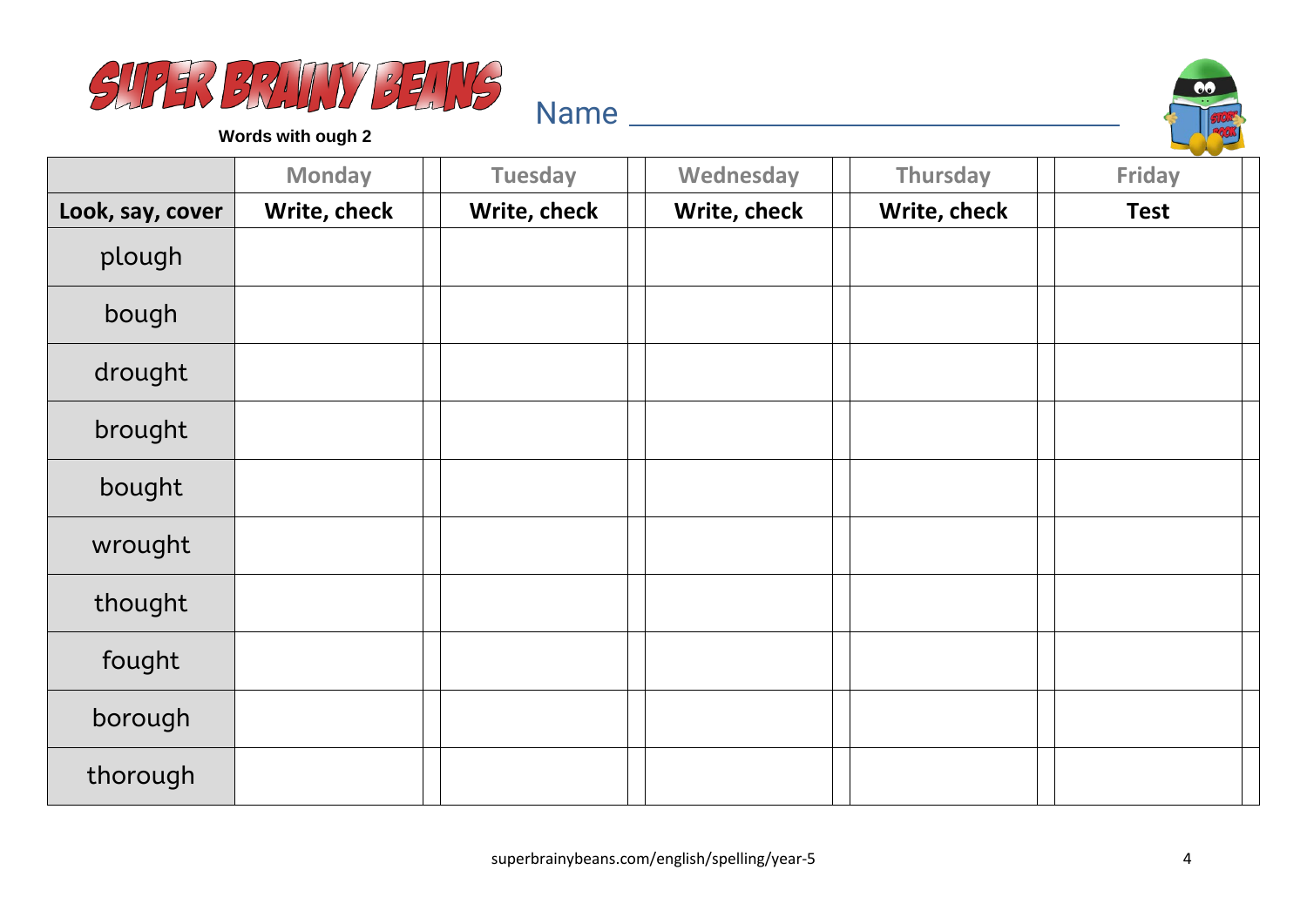



**Prefix – re & de**

|                  | <b>Monday</b> | <b>Tuesday</b> | Wednesday    | Thursday     | <b>Friday</b> |
|------------------|---------------|----------------|--------------|--------------|---------------|
| Look, say, cover | Write, check  | Write, check   | Write, check | Write, check | <b>Test</b>   |
| recycle          |               |                |              |              |               |
| rebuild          |               |                |              |              |               |
| rewrite          |               |                |              |              |               |
| replace          |               |                |              |              |               |
| revisit          |               |                |              |              |               |
| deflate          |               |                |              |              |               |
| deform           |               |                |              |              |               |
| decode           |               |                |              |              |               |
| decompose        |               |                |              |              |               |
| defuse           |               |                |              |              |               |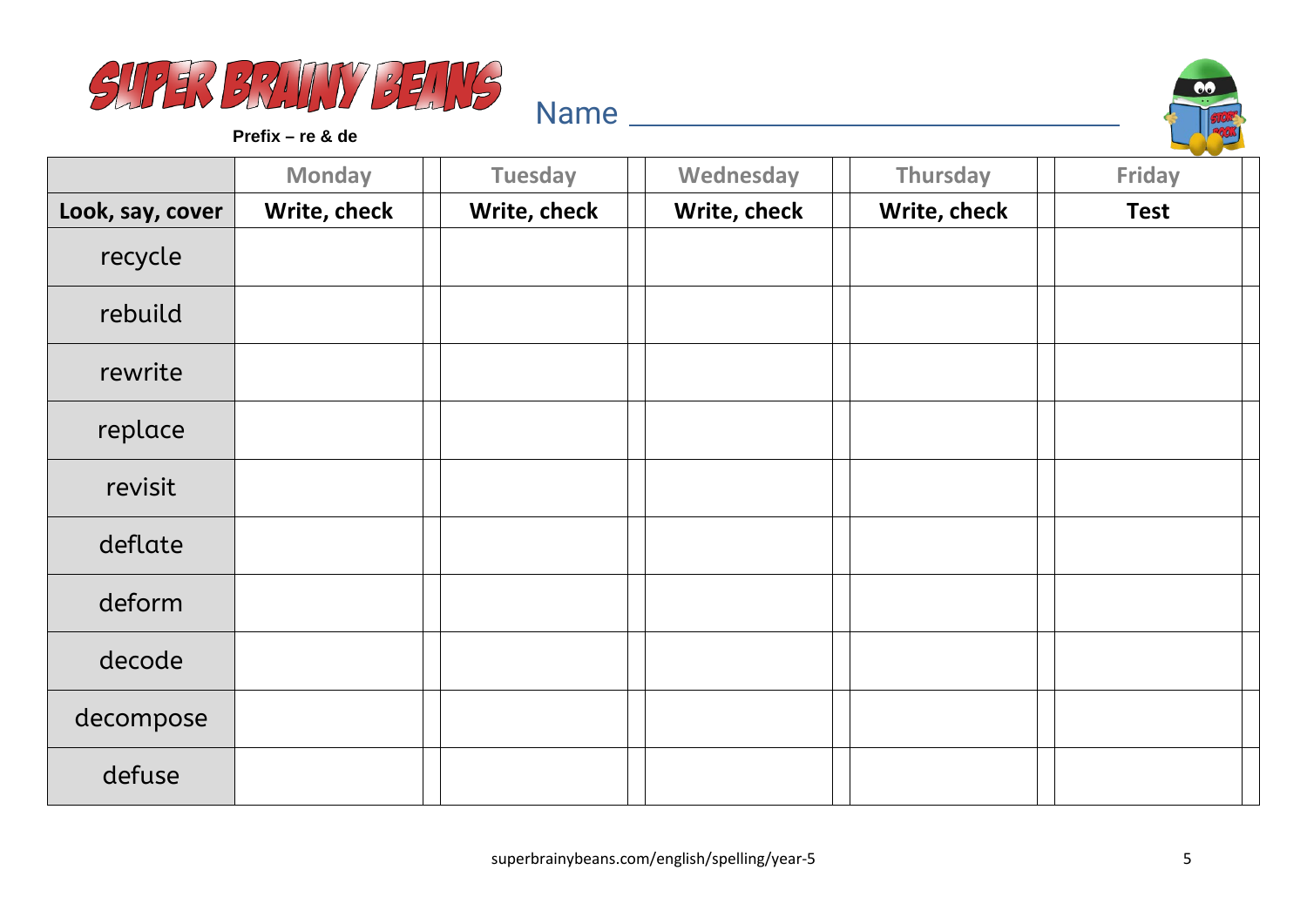



**Prefix – over**

|                  | <b>Monday</b> | <b>Tuesday</b> | Wednesday    | Thursday     | --<br><b>Friday</b> |
|------------------|---------------|----------------|--------------|--------------|---------------------|
| Look, say, cover | Write, check  | Write, check   | Write, check | Write, check | <b>Test</b>         |
| overthrow        |               |                |              |              |                     |
| overturn         |               |                |              |              |                     |
| overslept        |               |                |              |              |                     |
| overcook         |               |                |              |              |                     |
| overreact        |               |                |              |              |                     |
| overtired        |               |                |              |              |                     |
| overcoat         |               |                |              |              |                     |
| overpaid         |               |                |              |              |                     |
| overlook         |               |                |              |              |                     |
| overbalance      |               |                |              |              |                     |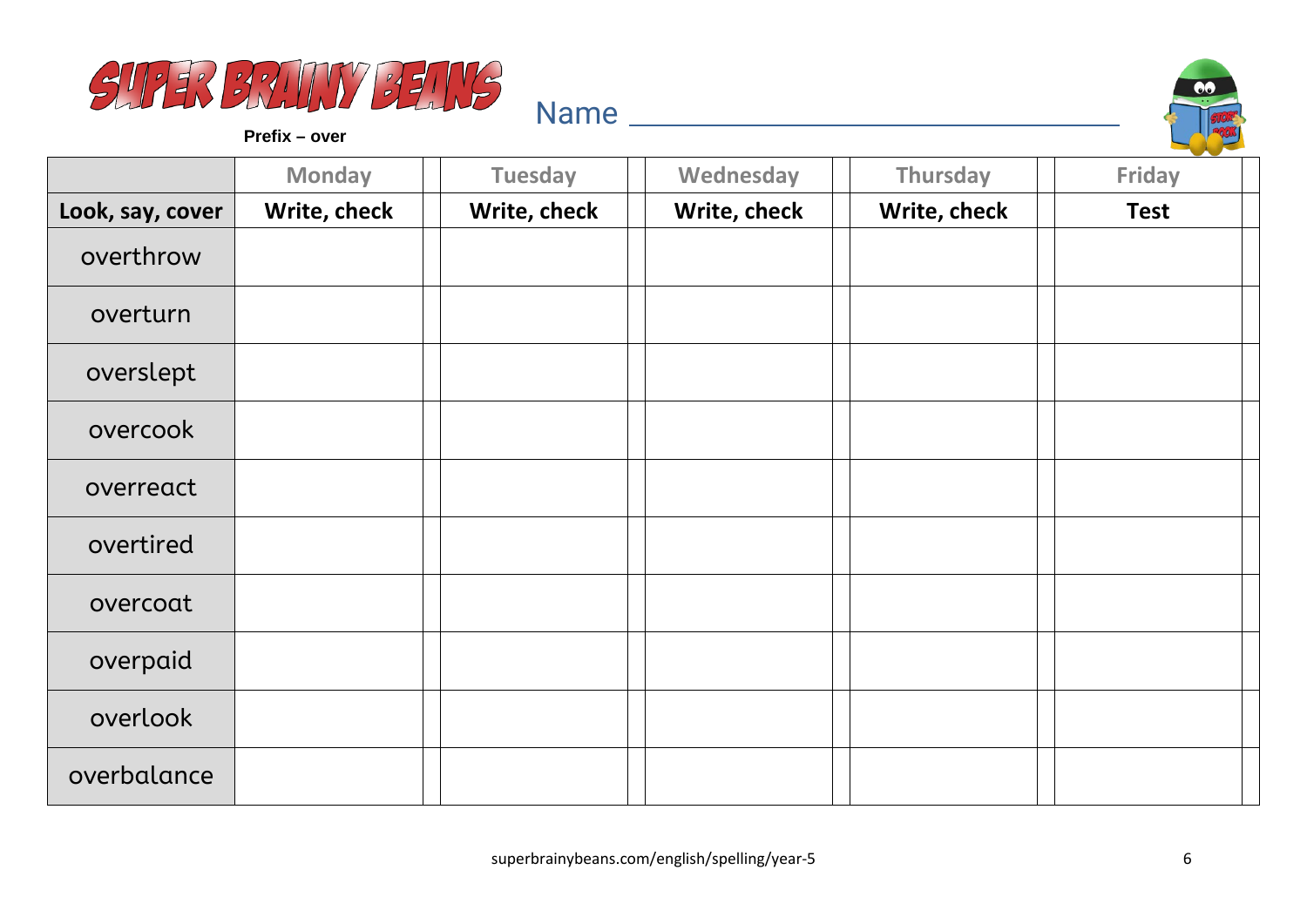



**Words with y 1**

|                  | <b>Monday</b> | <b>Tuesday</b> | Wednesday    | Thursday     | <b>Friday</b> |
|------------------|---------------|----------------|--------------|--------------|---------------|
| Look, say, cover | Write, check  | Write, check   | Write, check | Write, check | <b>Test</b>   |
| symbol           |               |                |              |              |               |
| mystery          |               |                |              |              |               |
| lyrics           |               |                |              |              |               |
| oxygen           |               |                |              |              |               |
| symptom          |               |                |              |              |               |
| physical         |               |                |              |              |               |
| system           |               |                |              |              |               |
| typical          |               |                |              |              |               |
| crystal          |               |                |              |              |               |
| rhythm           |               |                |              |              |               |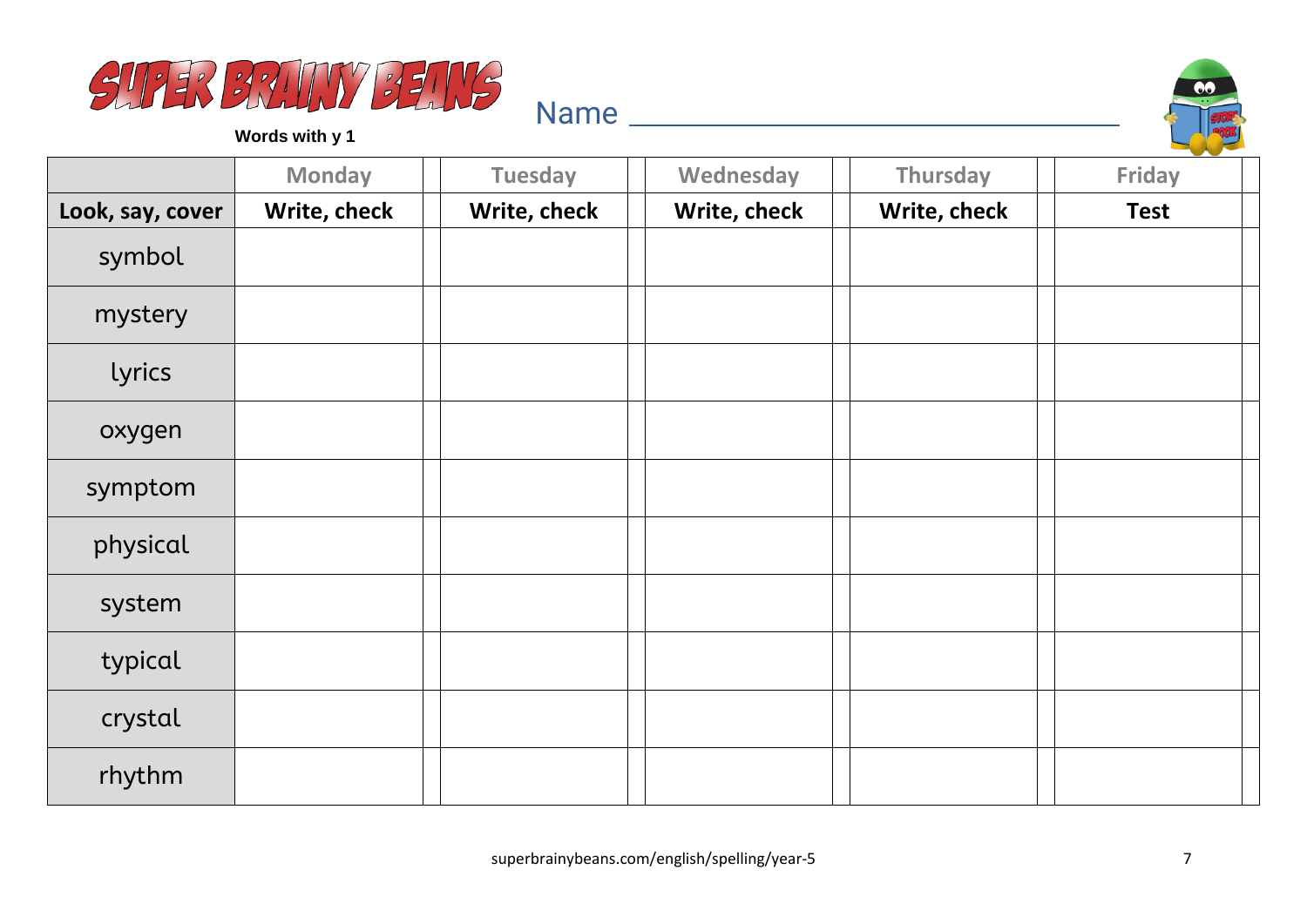



**Words with y 2**

|                  | <b>Monday</b> | <b>Tuesday</b> | Wednesday    | Thursday     | <b>Friday</b> |
|------------------|---------------|----------------|--------------|--------------|---------------|
| Look, say, cover | Write, check  | Write, check   | Write, check | Write, check | <b>Test</b>   |
| apply            |               |                |              |              |               |
| supply           |               |                |              |              |               |
| identify         |               |                |              |              |               |
| occupy           |               |                |              |              |               |
| multiply         |               |                |              |              |               |
| rhyme            |               |                |              |              |               |
| cycle            |               |                |              |              |               |
| python           |               |                |              |              |               |
| hygiene          |               |                |              |              |               |
| hyphen           |               |                |              |              |               |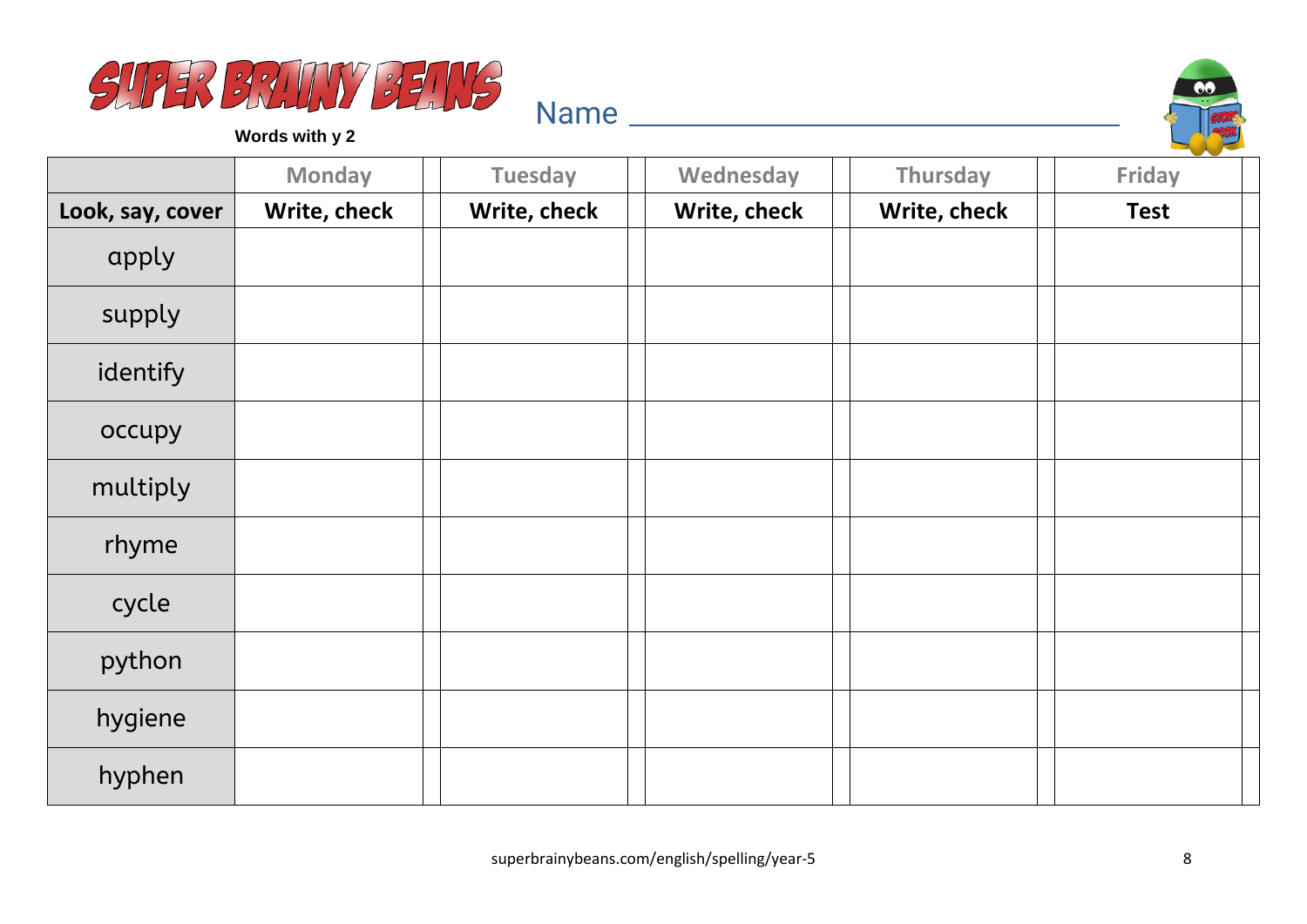



|                  | <b>Monday</b> | <b>Tuesday</b> | Wednesday    | Thursday     | <b>Friday</b> |
|------------------|---------------|----------------|--------------|--------------|---------------|
| Look, say, cover | Write, check  | Write, check   | Write, check | Write, check | <b>Test</b>   |
| past             |               |                |              |              |               |
| passed           |               |                |              |              |               |
| proceed          |               |                |              |              |               |
| precede          |               |                |              |              |               |
| aisle            |               |                |              |              |               |
| isle             |               |                |              |              |               |
| aloud            |               |                |              |              |               |
| allowed          |               |                |              |              |               |
| affect           |               |                |              |              |               |
| effect           |               |                |              |              |               |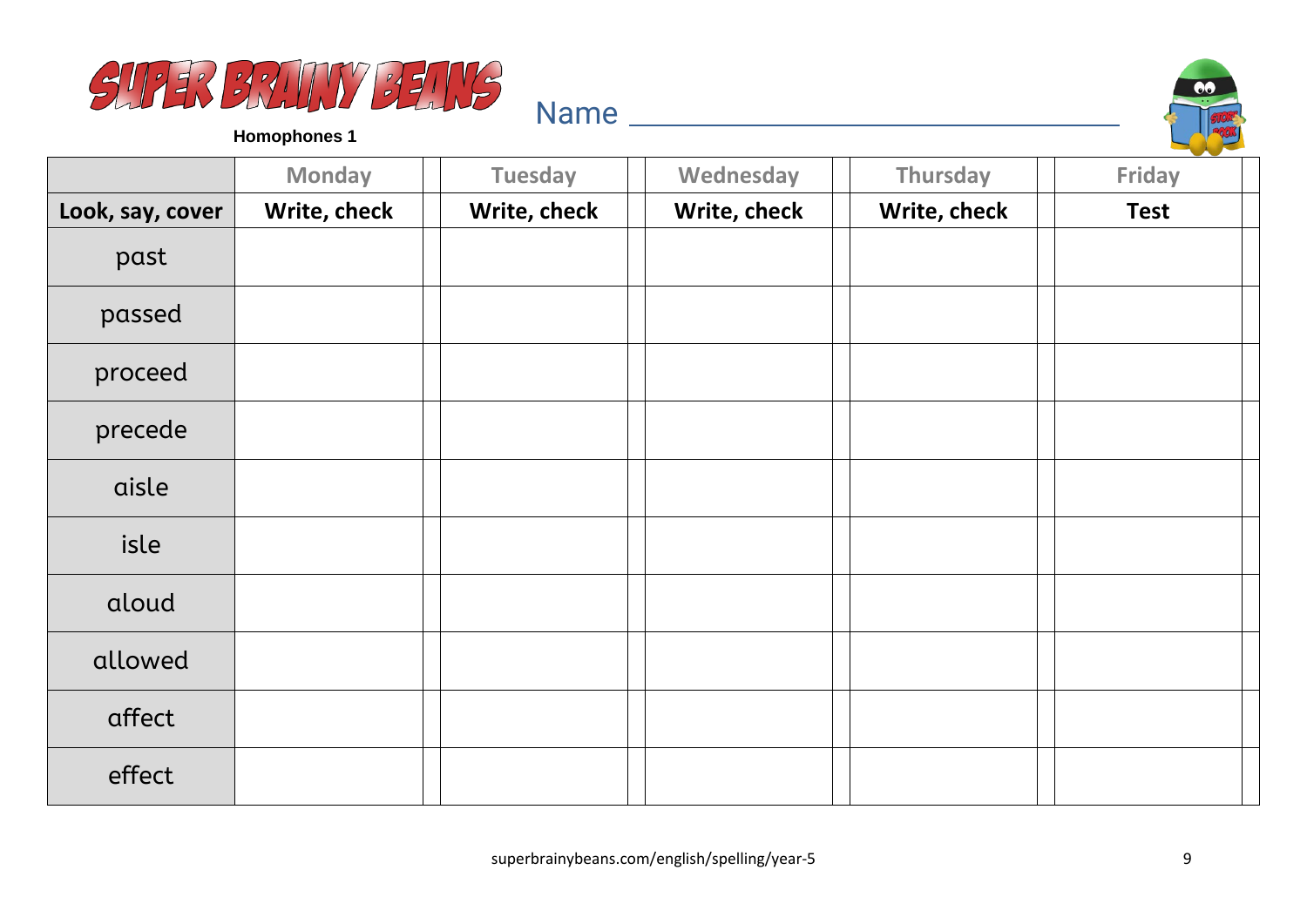



|                  | <b>Monday</b> | <b>Tuesday</b> | Wednesday    | Thursday     | Friday      |
|------------------|---------------|----------------|--------------|--------------|-------------|
| Look, say, cover | Write, check  | Write, check   | Write, check | Write, check | <b>Test</b> |
| farther          |               |                |              |              |             |
| father           |               |                |              |              |             |
| guessed          |               |                |              |              |             |
| guest            |               |                |              |              |             |
| heard            |               |                |              |              |             |
| herd             |               |                |              |              |             |
| led              |               |                |              |              |             |
| lead             |               |                |              |              |             |
| mourning         |               |                |              |              |             |
| morning          |               |                |              |              |             |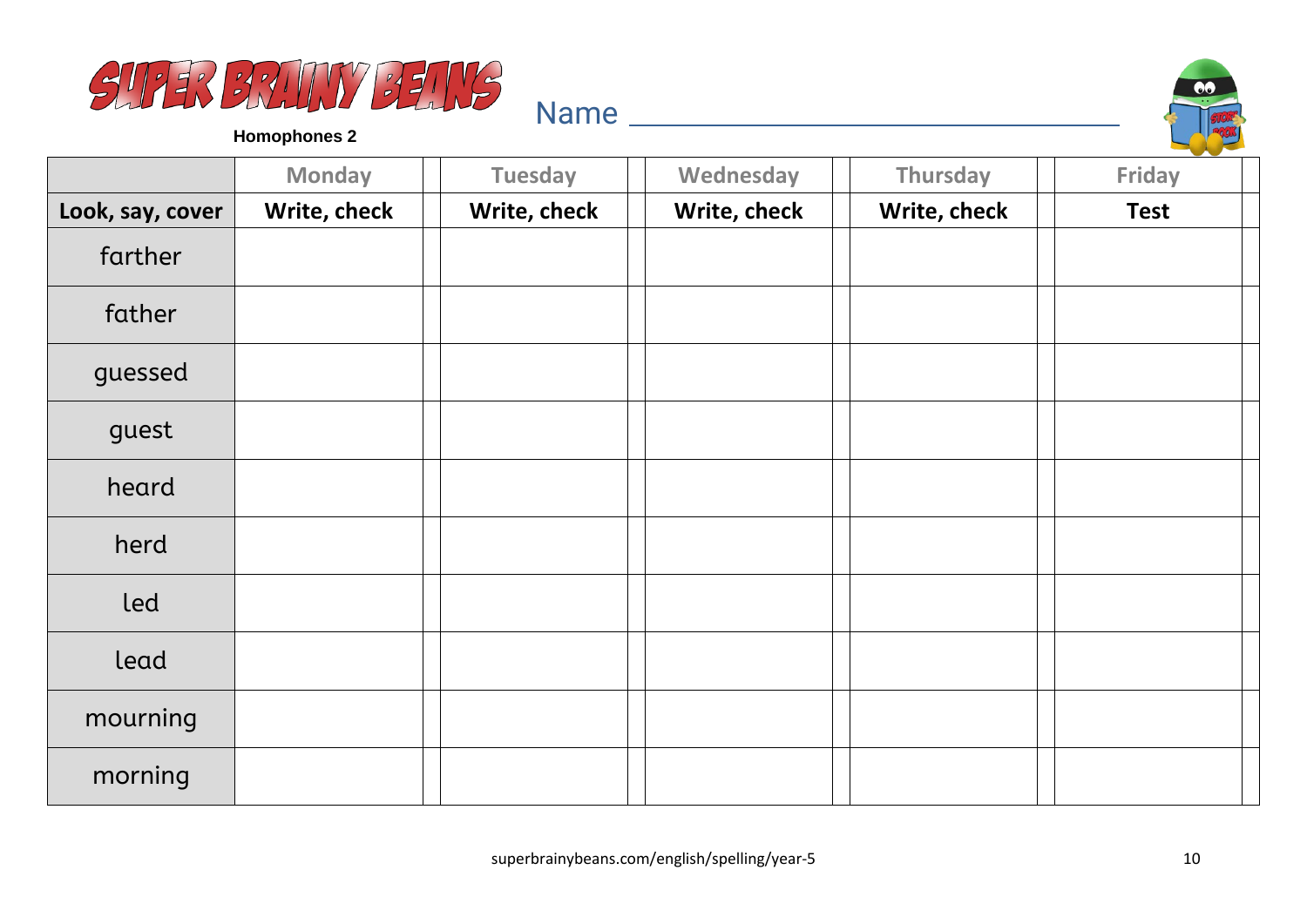



|                  | <b>Monday</b> | <b>Tuesday</b> | Wednesday    | Thursday     | Friday      |
|------------------|---------------|----------------|--------------|--------------|-------------|
| Look, say, cover | Write, check  | Write, check   | Write, check | Write, check | <b>Test</b> |
| stationary       |               |                |              |              |             |
| stationery       |               |                |              |              |             |
| steal            |               |                |              |              |             |
| steel            |               |                |              |              |             |
| wary             |               |                |              |              |             |
| weary            |               |                |              |              |             |
| who's            |               |                |              |              |             |
| whose            |               |                |              |              |             |
| fate             |               |                |              |              |             |
| fete             |               |                |              |              |             |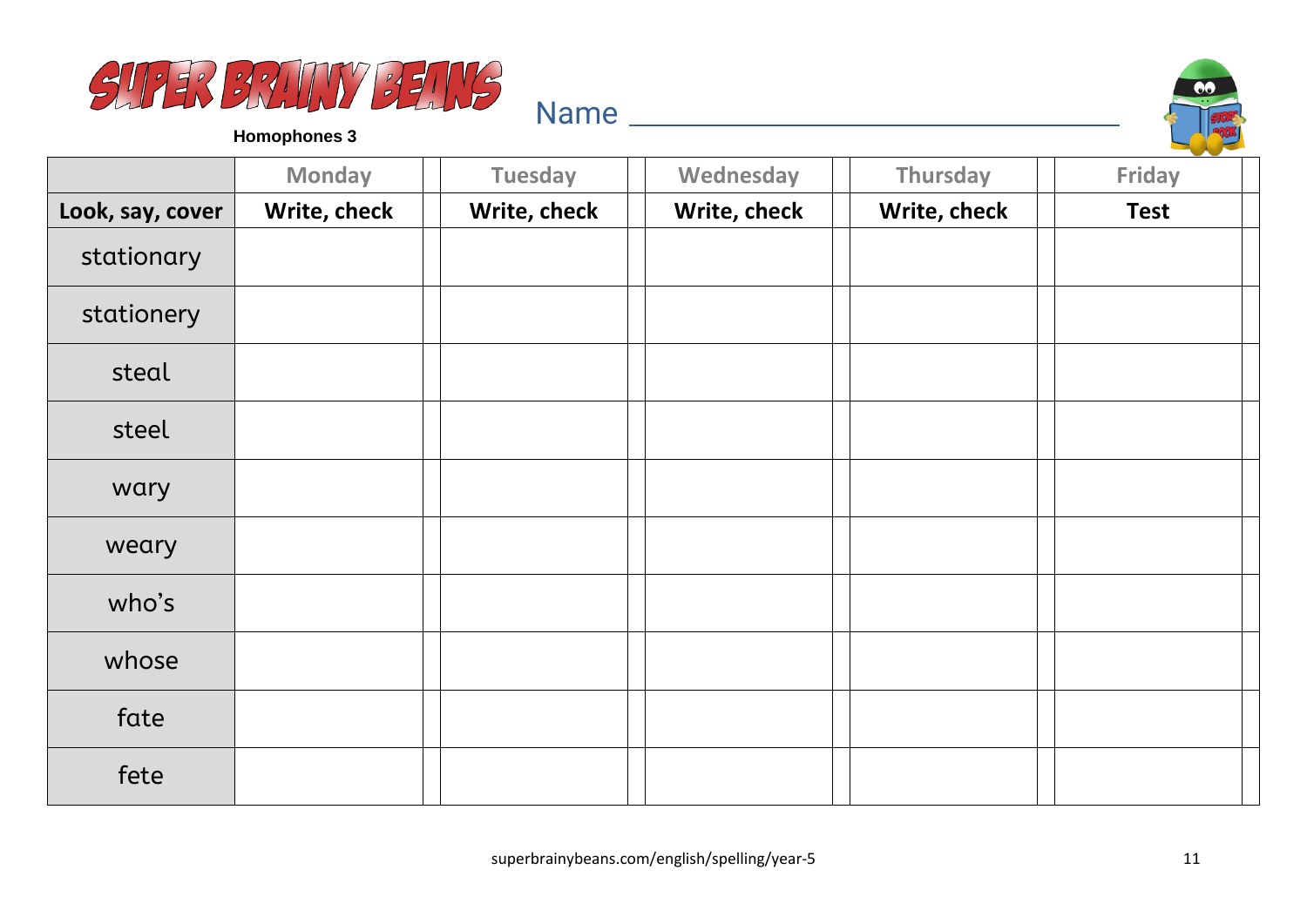



|                  | <b>Monday</b> | <b>Tuesday</b> | Wednesday    | Thursday     | Friday      |
|------------------|---------------|----------------|--------------|--------------|-------------|
| Look, say, cover | Write, check  | Write, check   | Write, check | Write, check | <b>Test</b> |
| alter            |               |                |              |              |             |
| altar            |               |                |              |              |             |
| ascent           |               |                |              |              |             |
| assent           |               |                |              |              |             |
| bridal           |               |                |              |              |             |
| bridle           |               |                |              |              |             |
| cereal           |               |                |              |              |             |
| serial           |               |                |              |              |             |
| compliment       |               |                |              |              |             |
| complement       |               |                |              |              |             |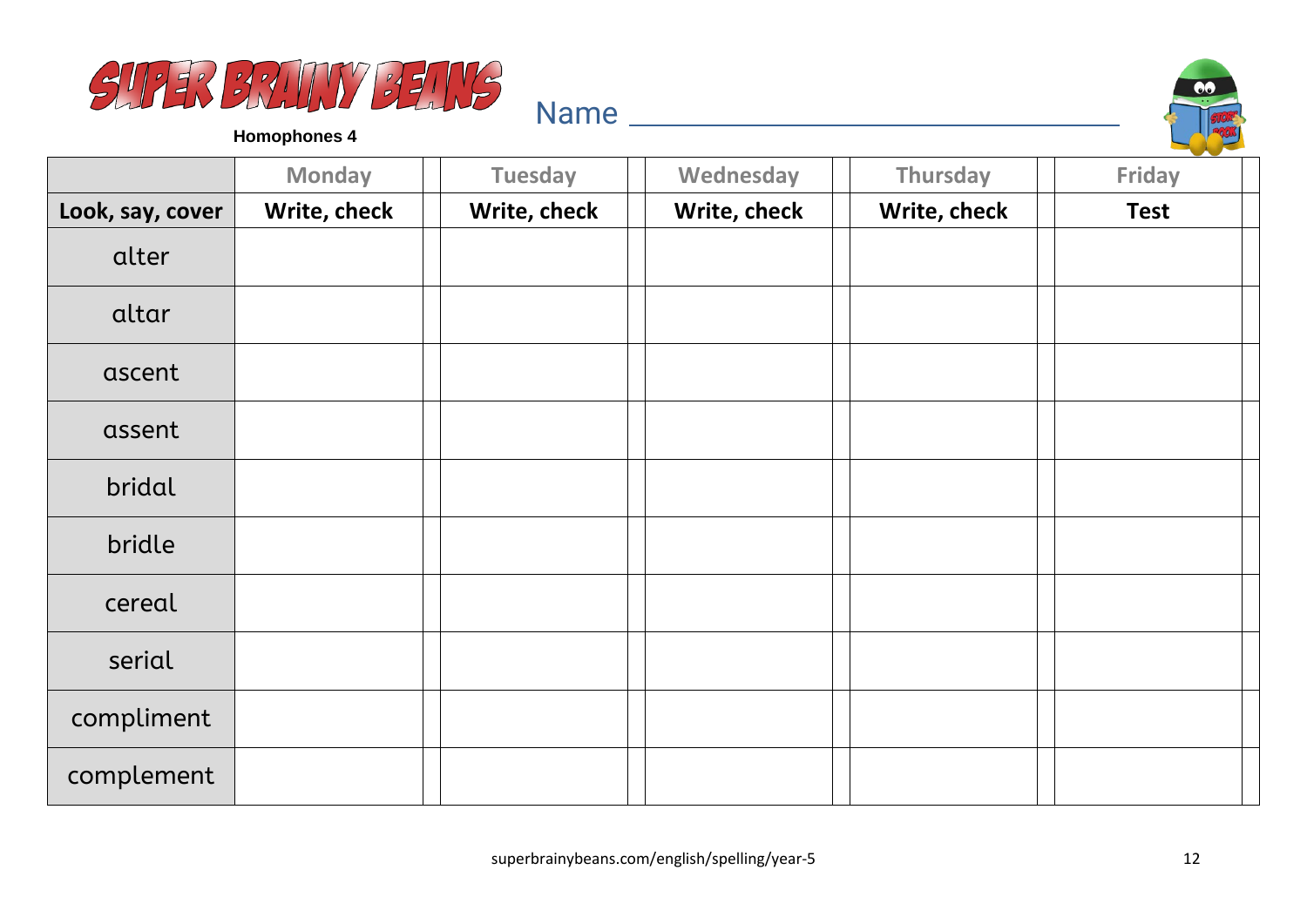



|                  | <b>Monday</b> | <b>Tuesday</b> | Wednesday    | Thursday     | Friday      |
|------------------|---------------|----------------|--------------|--------------|-------------|
| Look, say, cover | Write, check  | Write, check   | Write, check | Write, check | <b>Test</b> |
| principal        |               |                |              |              |             |
| principle        |               |                |              |              |             |
| profit           |               |                |              |              |             |
| prophet          |               |                |              |              |             |
| descent          |               |                |              |              |             |
| dissent          |               |                |              |              |             |
| desert           |               |                |              |              |             |
| dessert          |               |                |              |              |             |
| draft            |               |                |              |              |             |
| draught          |               |                |              |              |             |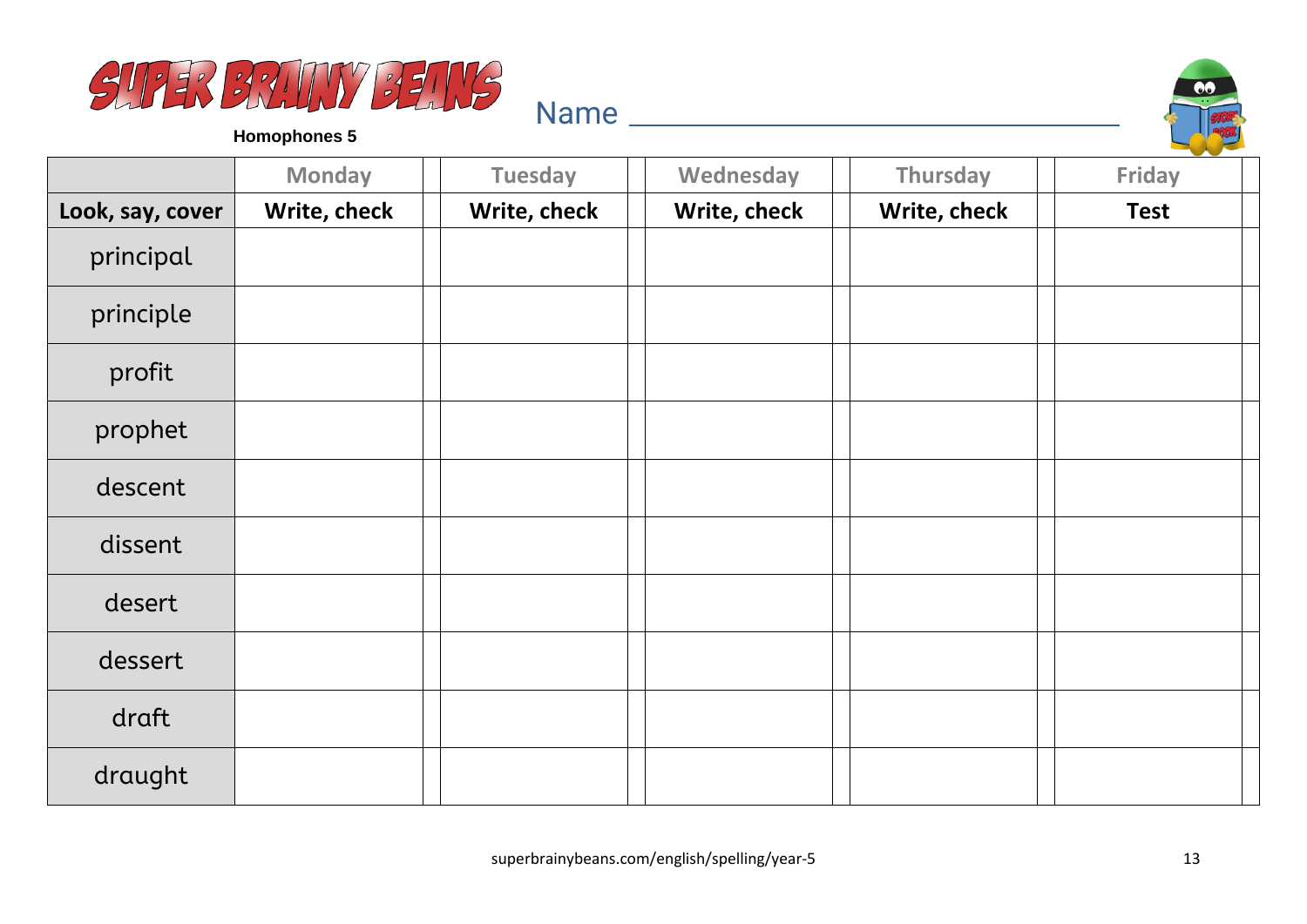



**Modal verbs**

|                  | <b>Monday</b> | <b>Tuesday</b> | Wednesday    | Thursday     | Friday      |
|------------------|---------------|----------------|--------------|--------------|-------------|
| Look, say, cover | Write, check  | Write, check   | Write, check | Write, check | <b>Test</b> |
| can              |               |                |              |              |             |
| could            |               |                |              |              |             |
| may              |               |                |              |              |             |
| might            |               |                |              |              |             |
| must             |               |                |              |              |             |
| shall            |               |                |              |              |             |
| should           |               |                |              |              |             |
| will             |               |                |              |              |             |
| would            |               |                |              |              |             |
| ought            |               |                |              |              |             |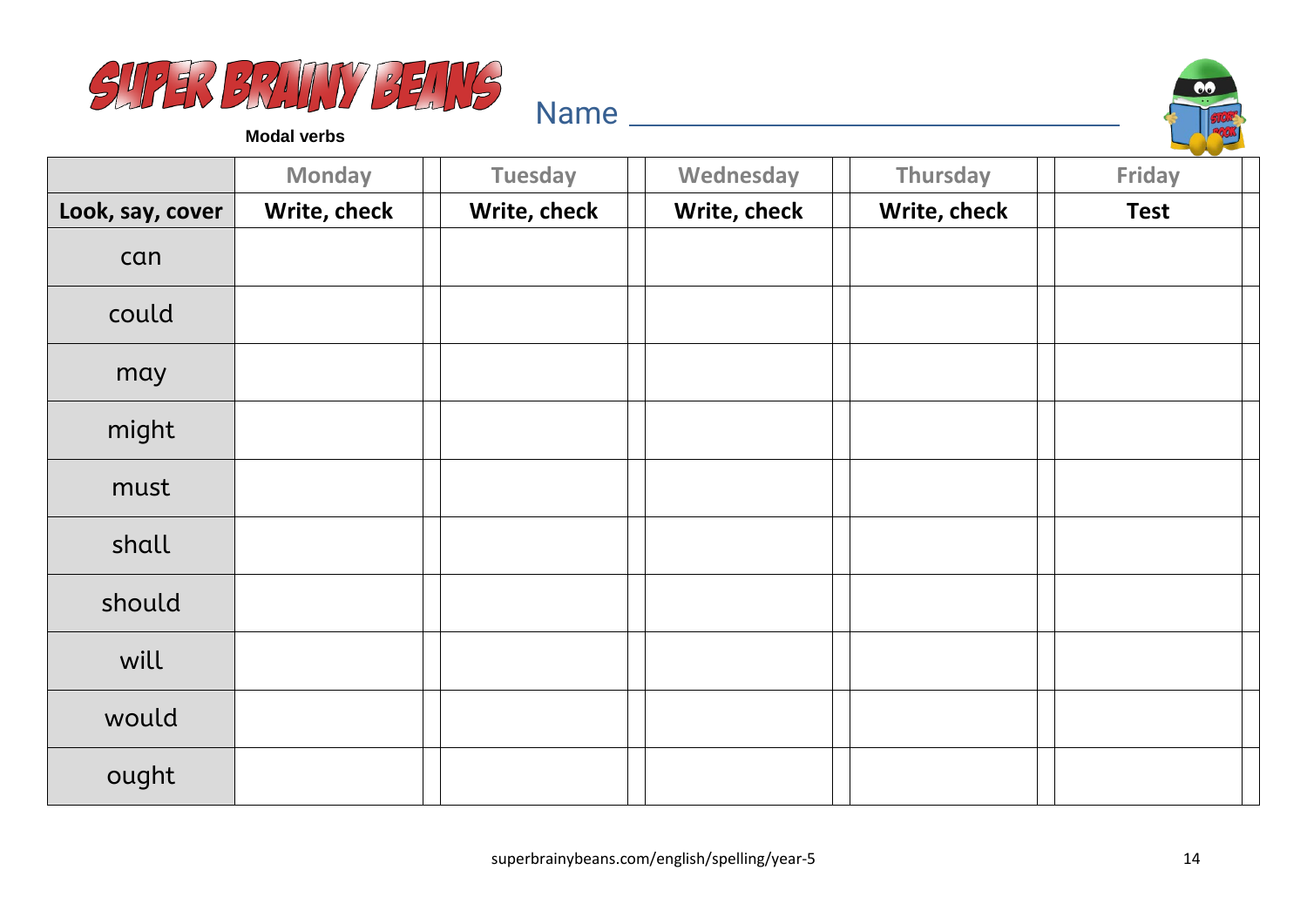



**Words ending with ment**

|                  | <b>Monday</b> | <b>Tuesday</b> | Wednesday    | Thursday     | Friday      |
|------------------|---------------|----------------|--------------|--------------|-------------|
| Look, say, cover | Write, check  | Write, check   | Write, check | Write, check | <b>Test</b> |
| equipment        |               |                |              |              |             |
| environment      |               |                |              |              |             |
| government       |               |                |              |              |             |
| parliament       |               |                |              |              |             |
| enjoyment        |               |                |              |              |             |
| document         |               |                |              |              |             |
| management       |               |                |              |              |             |
| movement         |               |                |              |              |             |
| replacement      |               |                |              |              |             |
| statement        |               |                |              |              |             |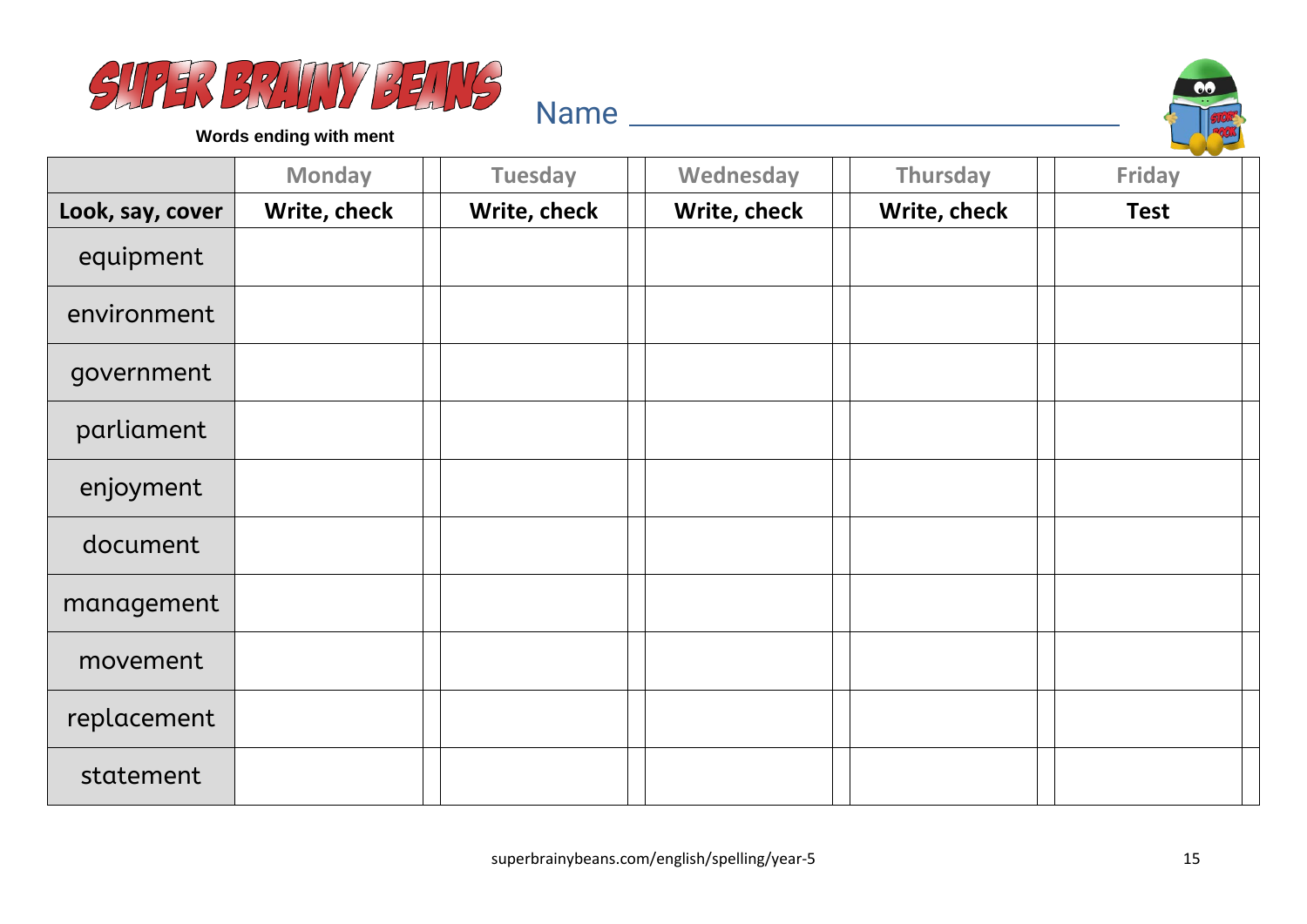



**Suffix - ness**

|                  | <b>Monday</b> | <b>Tuesday</b> | Wednesday    | Thursday     | <b>Friday</b> |
|------------------|---------------|----------------|--------------|--------------|---------------|
| Look, say, cover | Write, check  | Write, check   | Write, check | Write, check | <b>Test</b>   |
| happiness        |               |                |              |              |               |
| hardness         |               |                |              |              |               |
| madness          |               |                |              |              |               |
| nastiness        |               |                |              |              |               |
| silliness        |               |                |              |              |               |
| tidiness         |               |                |              |              |               |
| childishness     |               |                |              |              |               |
| willingness      |               |                |              |              |               |
| carelessness     |               |                |              |              |               |
| foolishness      |               |                |              |              |               |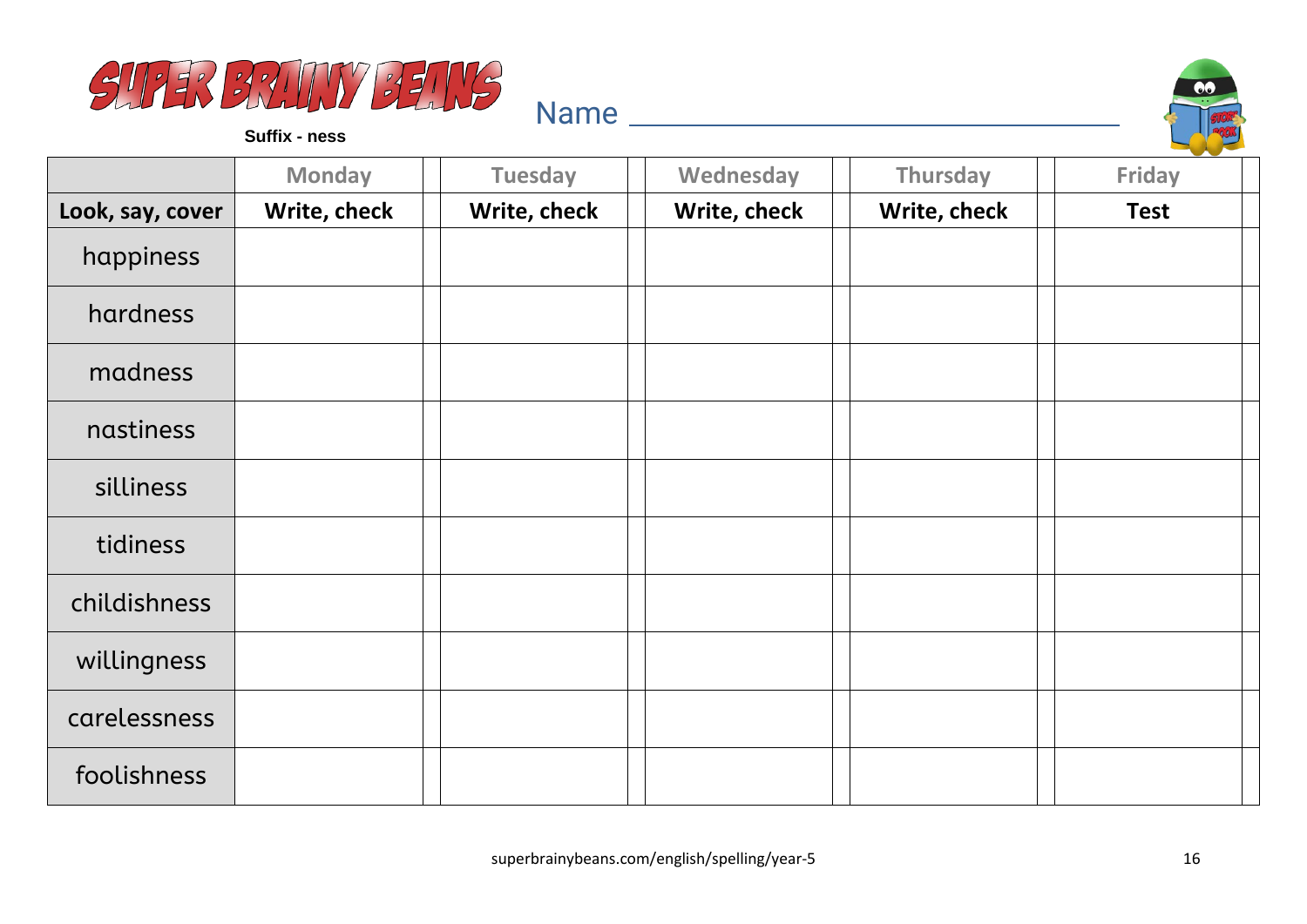



**Suffix - ship**

|                  | <b>Monday</b> | <b>Tuesday</b> | Wednesday    | Thursday     | <b>Friday</b> |
|------------------|---------------|----------------|--------------|--------------|---------------|
| Look, say, cover | Write, check  | Write, check   | Write, check | Write, check | <b>Test</b>   |
| membership       |               |                |              |              |               |
| ownership        |               |                |              |              |               |
| partnership      |               |                |              |              |               |
| dictatorship     |               |                |              |              |               |
| championship     |               |                |              |              |               |
| craftsmanship    |               |                |              |              |               |
| fellowship       |               |                |              |              |               |
| apprenticeship   |               |                |              |              |               |
| citizenship      |               |                |              |              |               |
| sponsorship      |               |                |              |              |               |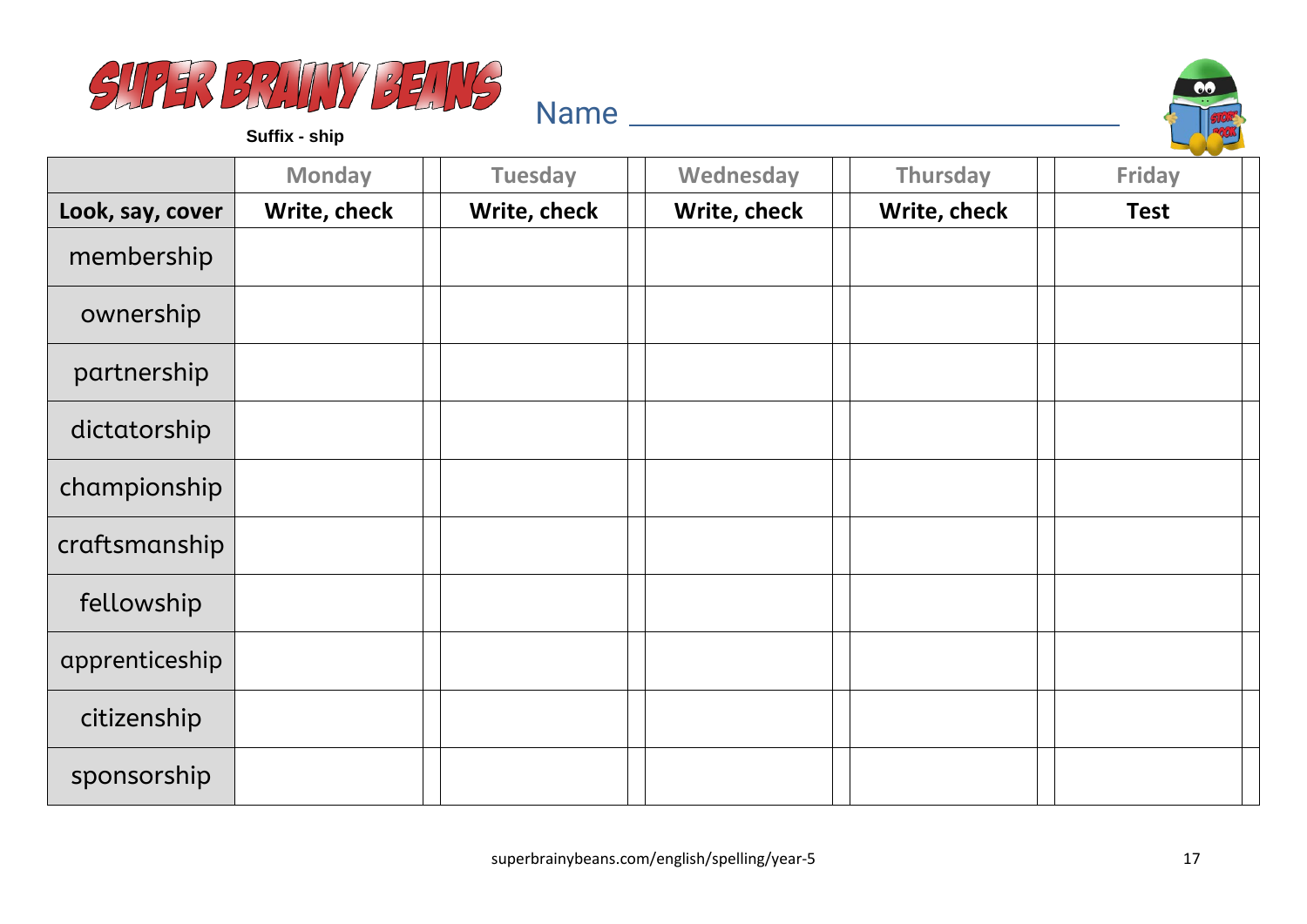



**Suffix - ify**

|                  | <b>Monday</b> | <b>Tuesday</b> | Wednesday    | Thursday     | <b>Friday</b> |
|------------------|---------------|----------------|--------------|--------------|---------------|
| Look, say, cover | Write, check  | Write, check   | Write, check | Write, check | <b>Test</b>   |
| amplify          |               |                |              |              |               |
| solidify         |               |                |              |              |               |
| signify          |               |                |              |              |               |
| falsify          |               |                |              |              |               |
| glorify          |               |                |              |              |               |
| notify           |               |                |              |              |               |
| testify          |               |                |              |              |               |
| purify           |               |                |              |              |               |
| intensify        |               |                |              |              |               |
| classify         |               |                |              |              |               |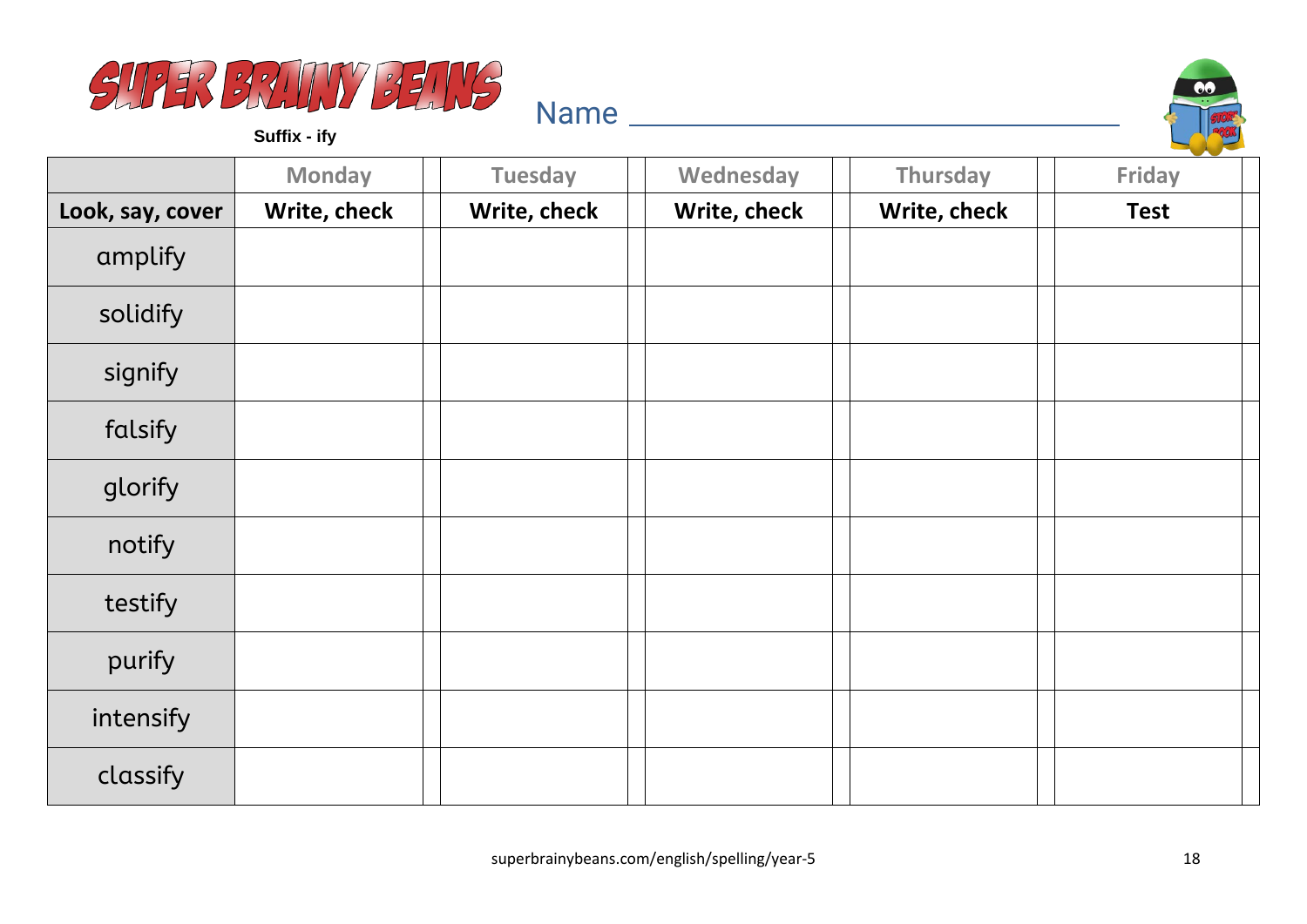



**Suffix - en**

|                  | <b>Monday</b> | <b>Tuesday</b> | Wednesday    | Thursday     | Friday      |
|------------------|---------------|----------------|--------------|--------------|-------------|
| Look, say, cover | Write, check  | Write, check   | Write, check | Write, check | <b>Test</b> |
| blacken          |               |                |              |              |             |
| brighten         |               |                |              |              |             |
| flatten          |               |                |              |              |             |
| lengthen         |               |                |              |              |             |
| mistaken         |               |                |              |              |             |
| straighten       |               |                |              |              |             |
| shorten          |               |                |              |              |             |
| thicken          |               |                |              |              |             |
| tighten          |               |                |              |              |             |
| toughen          |               |                |              |              |             |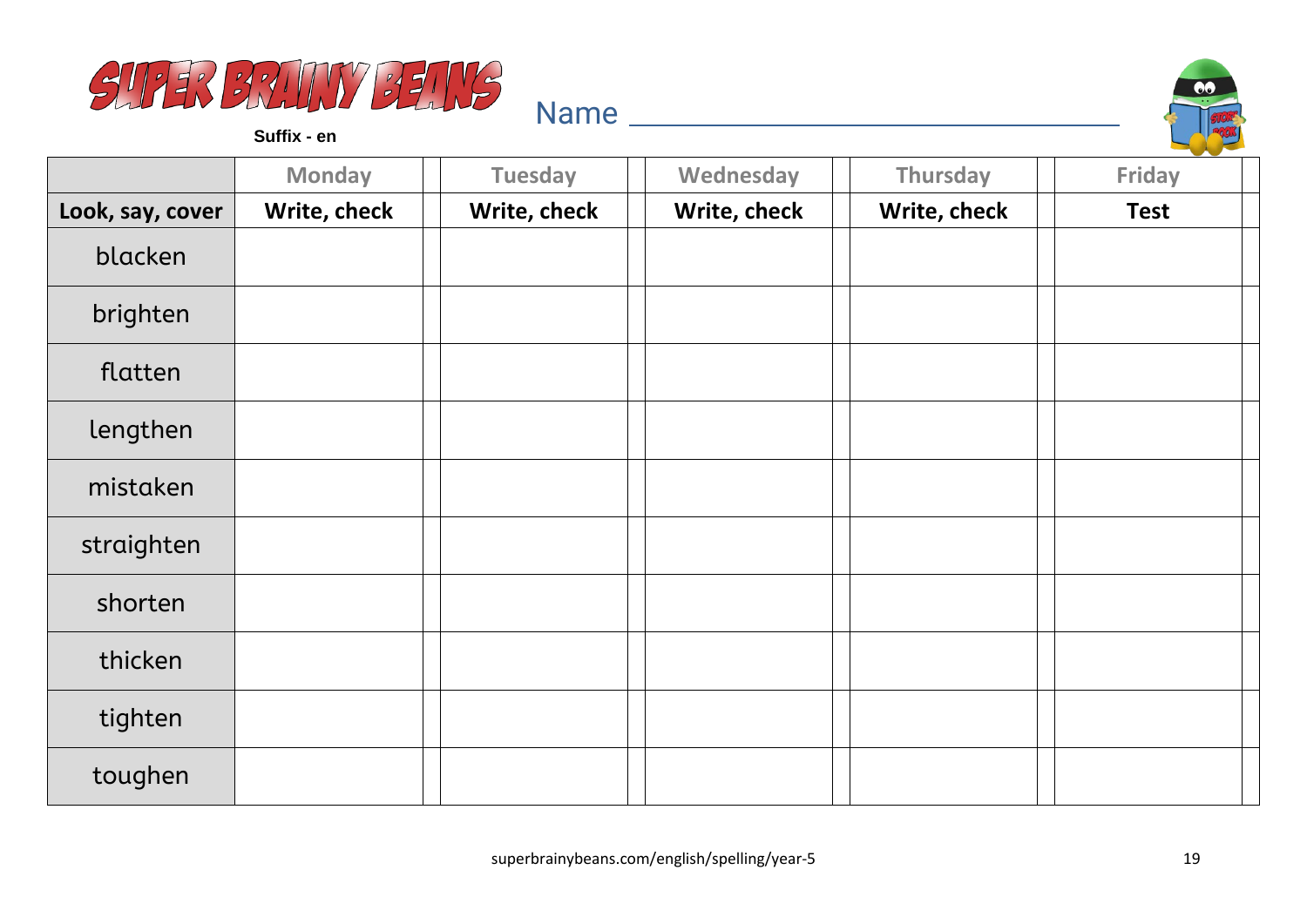



**Suffix - ful**

|                  | <b>Monday</b> | <b>Tuesday</b> | Wednesday    | Thursday     | Friday      |
|------------------|---------------|----------------|--------------|--------------|-------------|
| Look, say, cover | Write, check  | Write, check   | Write, check | Write, check | <b>Test</b> |
| boastful         |               |                |              |              |             |
| faithful         |               |                |              |              |             |
| doubtful         |               |                |              |              |             |
| fearful          |               |                |              |              |             |
| thankful         |               |                |              |              |             |
| beautiful        |               |                |              |              |             |
| pitiful          |               |                |              |              |             |
| plentiful        |               |                |              |              |             |
| fanciful         |               |                |              |              |             |
| merciful         |               |                |              |              |             |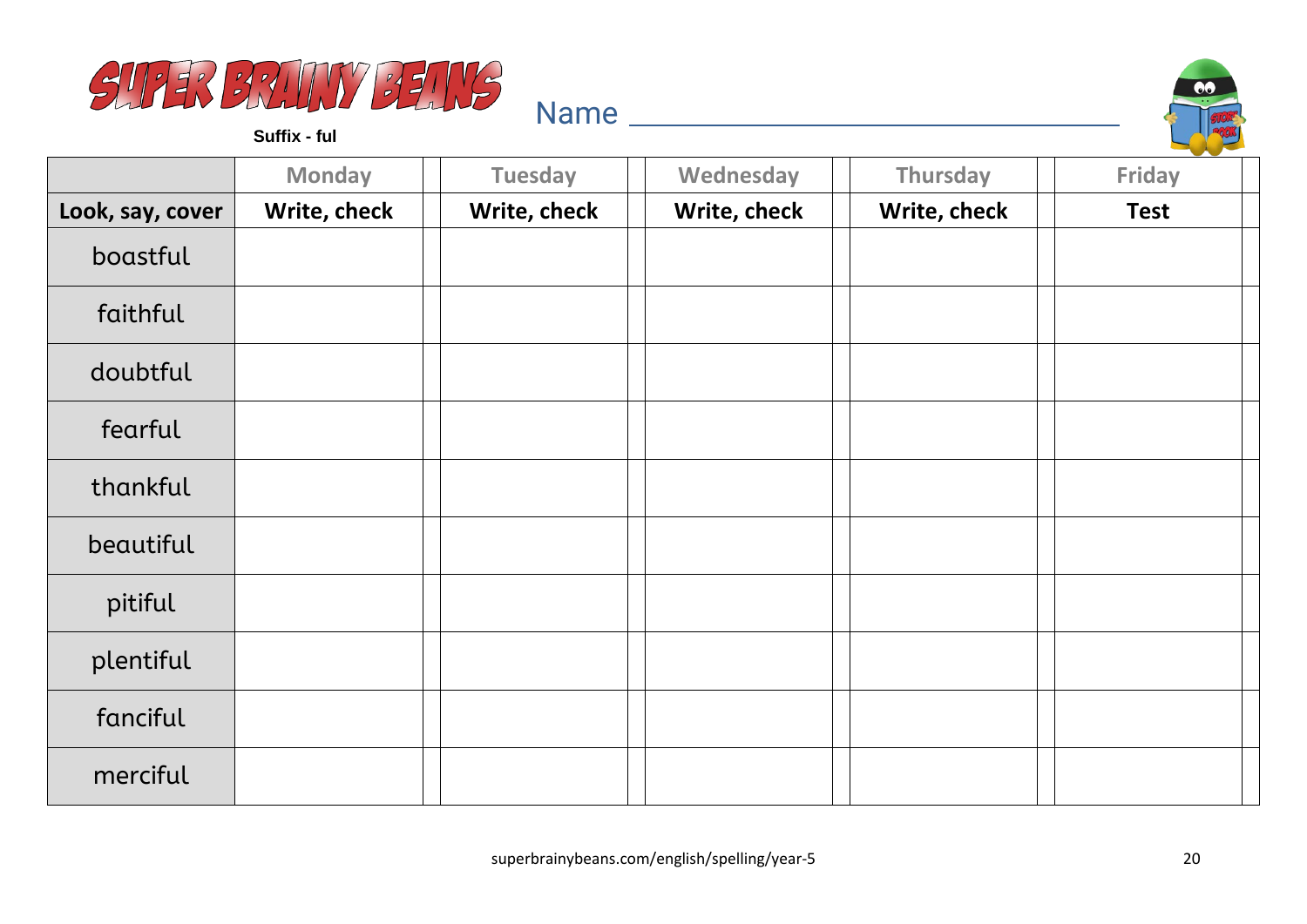



**Suffix - ive**

|                  | <b>Monday</b> | <b>Tuesday</b> | Wednesday    | Thursday     | <b>Friday</b> |
|------------------|---------------|----------------|--------------|--------------|---------------|
| Look, say, cover | Write, check  | Write, check   | Write, check | Write, check | <b>Test</b>   |
| attractive       |               |                |              |              |               |
| creative         |               |                |              |              |               |
| addictive        |               |                |              |              |               |
| assertive        |               |                |              |              |               |
| abusive          |               |                |              |              |               |
| cooperative      |               |                |              |              |               |
| exhaustive       |               |                |              |              |               |
| appreciative     |               |                |              |              |               |
| offensive        |               |                |              |              |               |
| expressive       |               |                |              |              |               |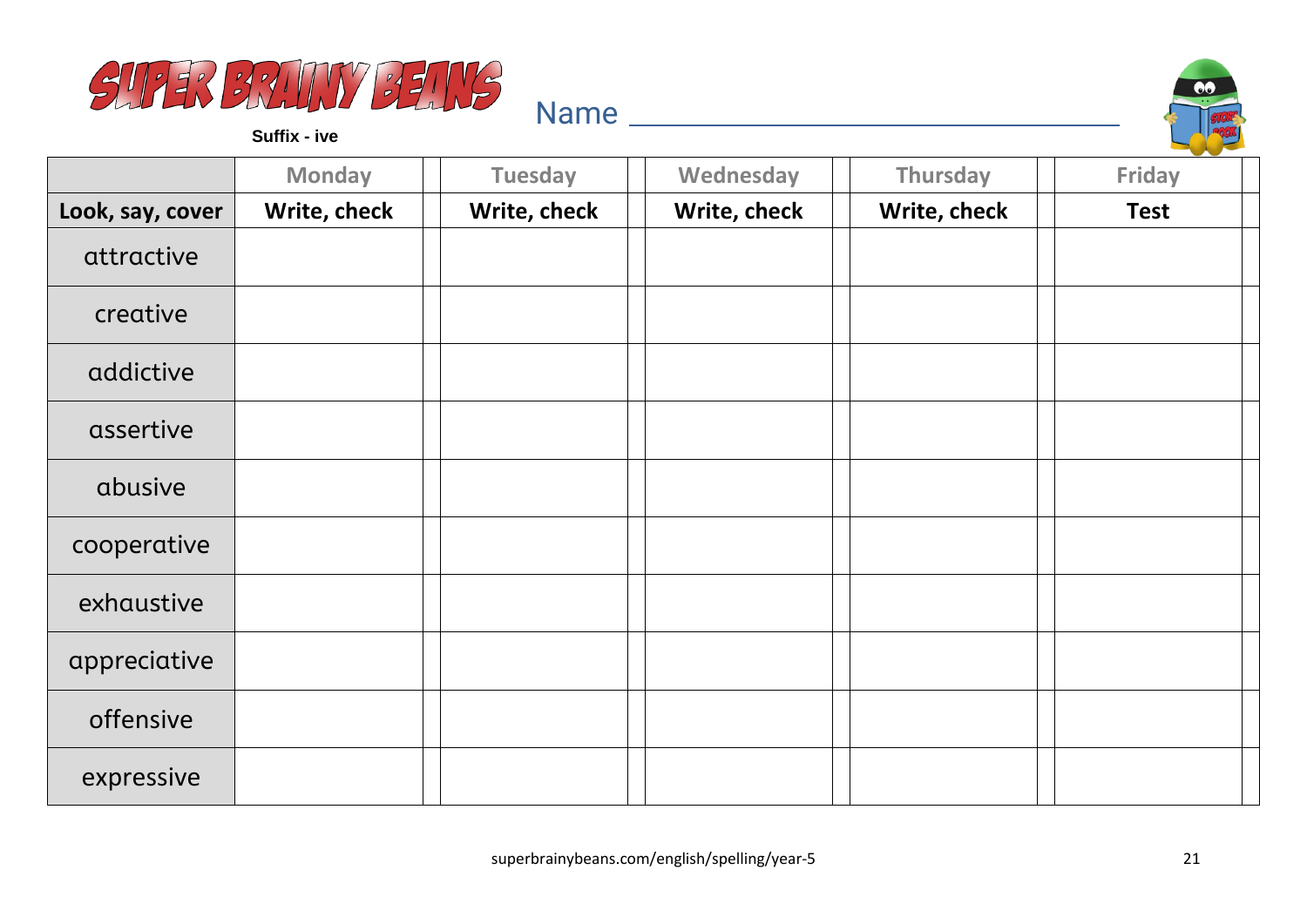



**Suffix - al**

|                  | <b>Monday</b> | <b>Tuesday</b> | Wednesday    | Thursday     | Friday      |
|------------------|---------------|----------------|--------------|--------------|-------------|
| Look, say, cover | Write, check  | Write, check   | Write, check | Write, check | <b>Test</b> |
| musical          |               |                |              |              |             |
| political        |               |                |              |              |             |
| accidental       |               |                |              |              |             |
| mathematical     |               |                |              |              |             |
| functional       |               |                |              |              |             |
| tropical         |               |                |              |              |             |
| emotional        |               |                |              |              |             |
| central          |               |                |              |              |             |
| global           |               |                |              |              |             |
| industrial       |               |                |              |              |             |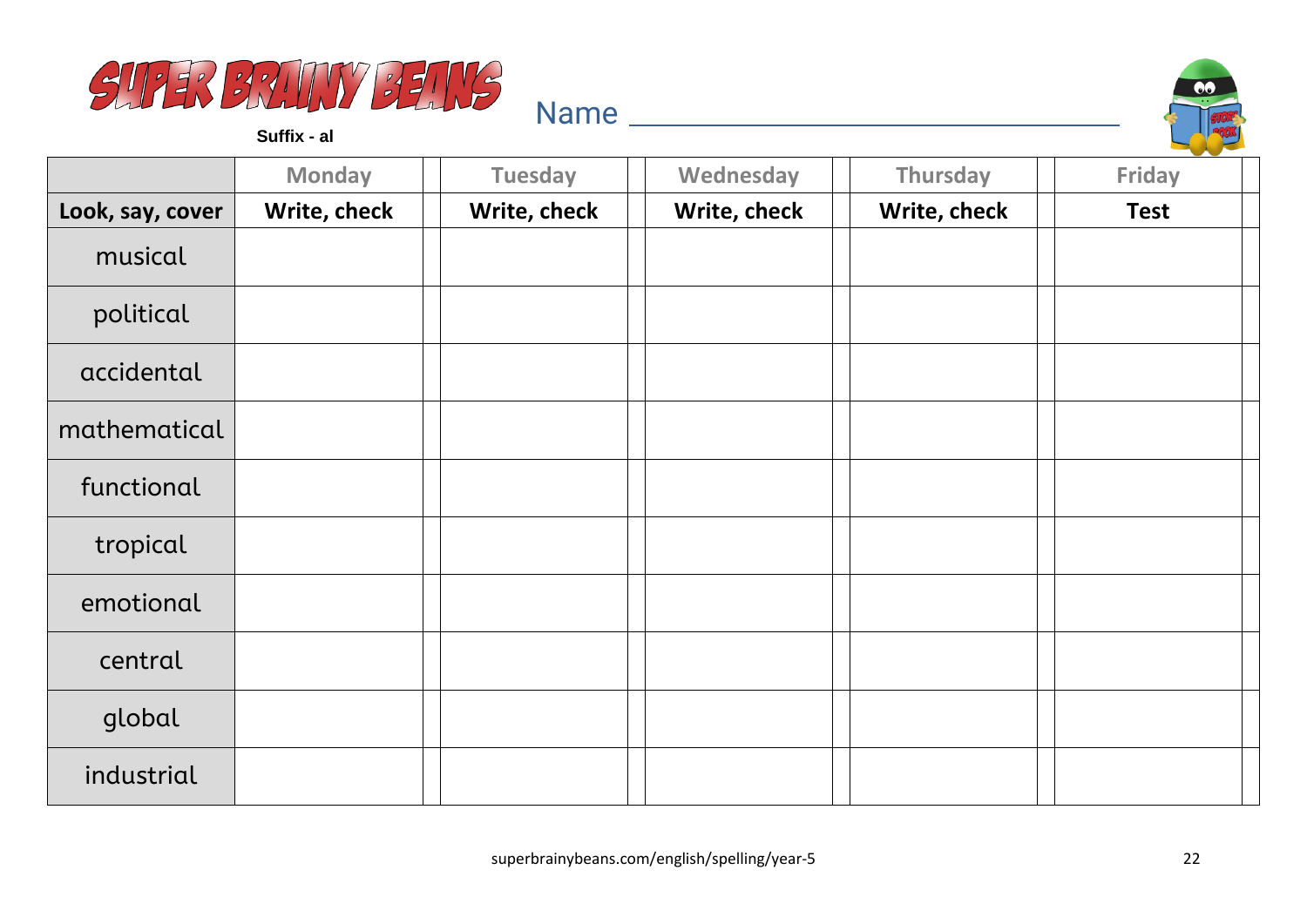



**Words ending with cious**

|                  | <b>Monday</b> | <b>Tuesday</b> | Wednesday    | Thursday     | Friday      |
|------------------|---------------|----------------|--------------|--------------|-------------|
| Look, say, cover | Write, check  | Write, check   | Write, check | Write, check | <b>Test</b> |
| vicious          |               |                |              |              |             |
| gracious         |               |                |              |              |             |
| spacious         |               |                |              |              |             |
| malicious        |               |                |              |              |             |
| precious         |               |                |              |              |             |
| conscious        |               |                |              |              |             |
| delicious        |               |                |              |              |             |
| suspicious       |               |                |              |              |             |
| atrocious        |               |                |              |              |             |
| ferocious        |               |                |              |              |             |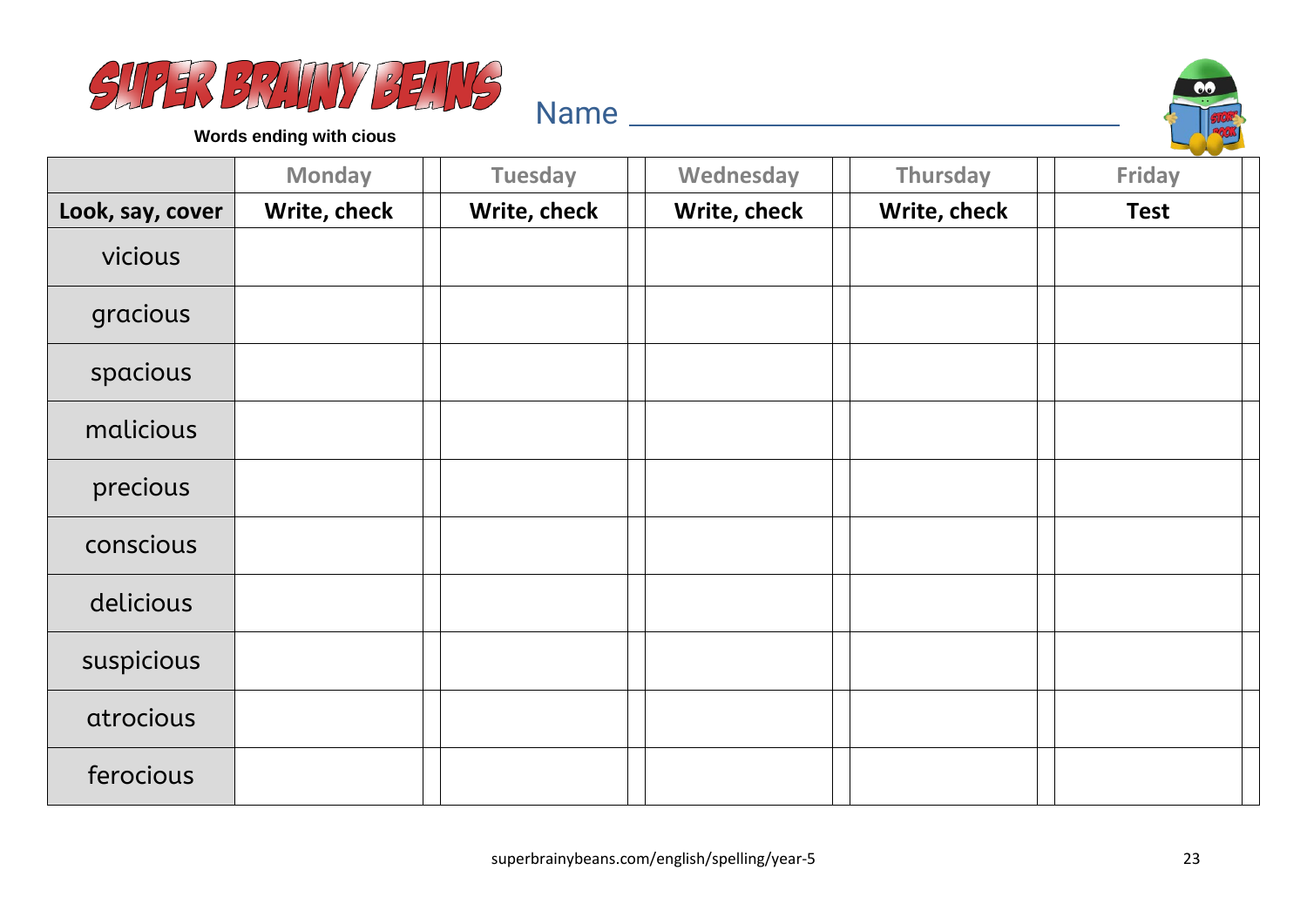



**Words ending with tious & ious**

|                  | <b>Monday</b> | <b>Tuesday</b> | Wednesday    | Thursday     | Friday      |
|------------------|---------------|----------------|--------------|--------------|-------------|
| Look, say, cover | Write, check  | Write, check   | Write, check | Write, check | <b>Test</b> |
| ambitious        |               |                |              |              |             |
| cautious         |               |                |              |              |             |
| fictitious       |               |                |              |              |             |
| infectious       |               |                |              |              |             |
| nutritious       |               |                |              |              |             |
| contentious      |               |                |              |              |             |
| superstitious    |               |                |              |              |             |
| pretentious      |               |                |              |              |             |
| anxious          |               |                |              |              |             |
| obnoxious        |               |                |              |              |             |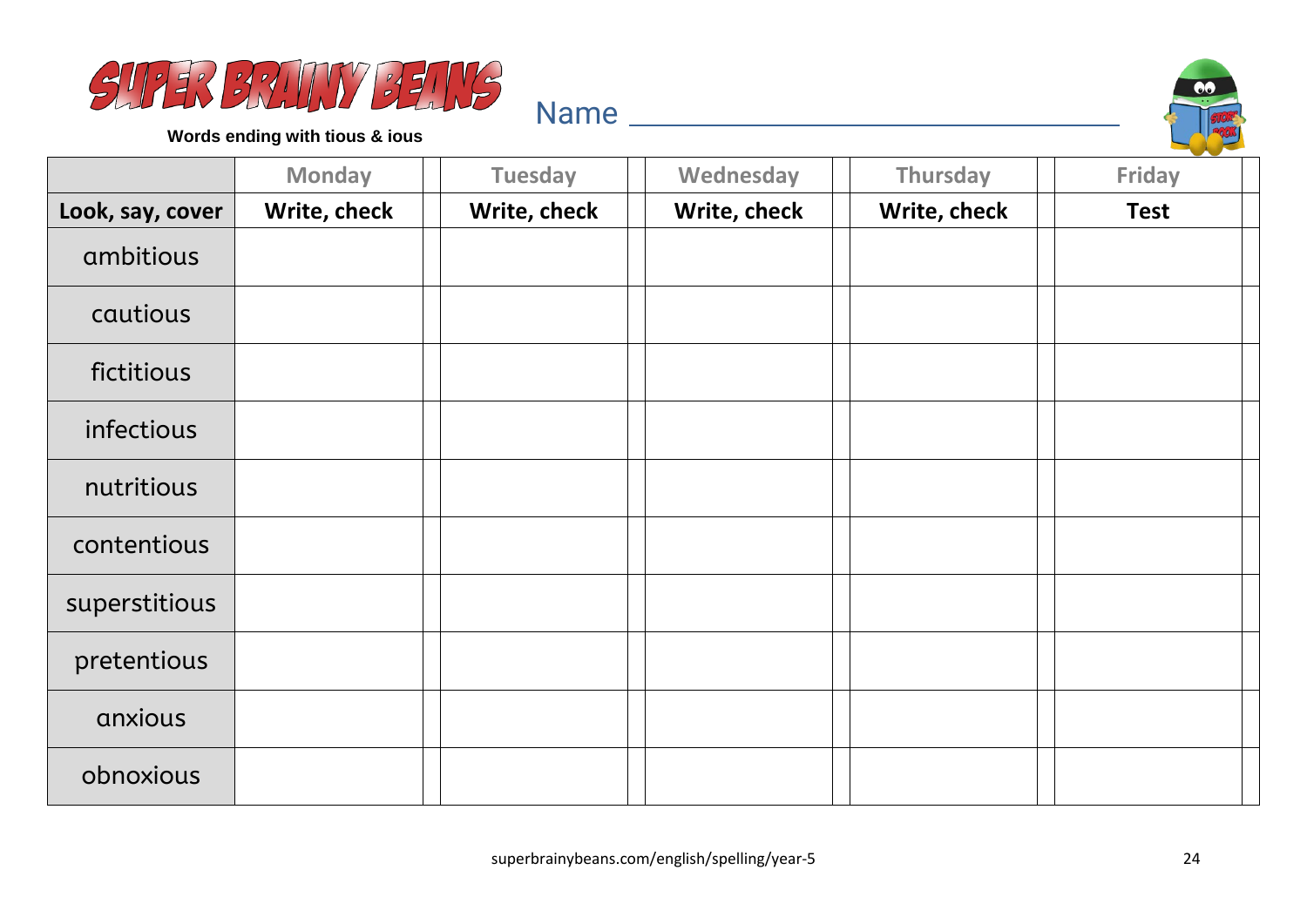



**Suffix - ity**

|                  | <b>Monday</b> | <b>Tuesday</b> | Wednesday    | Thursday     | <b>Friday</b> |
|------------------|---------------|----------------|--------------|--------------|---------------|
| Look, say, cover | Write, check  | Write, check   | Write, check | Write, check | <b>Test</b>   |
| community        |               |                |              |              |               |
| curiosity        |               |                |              |              |               |
| ability          |               |                |              |              |               |
| visibility       |               |                |              |              |               |
| captivity        |               |                |              |              |               |
| activity         |               |                |              |              |               |
| eternity         |               |                |              |              |               |
| flexibility      |               |                |              |              |               |
| possibility      |               |                |              |              |               |
| sensitivity      |               |                |              |              |               |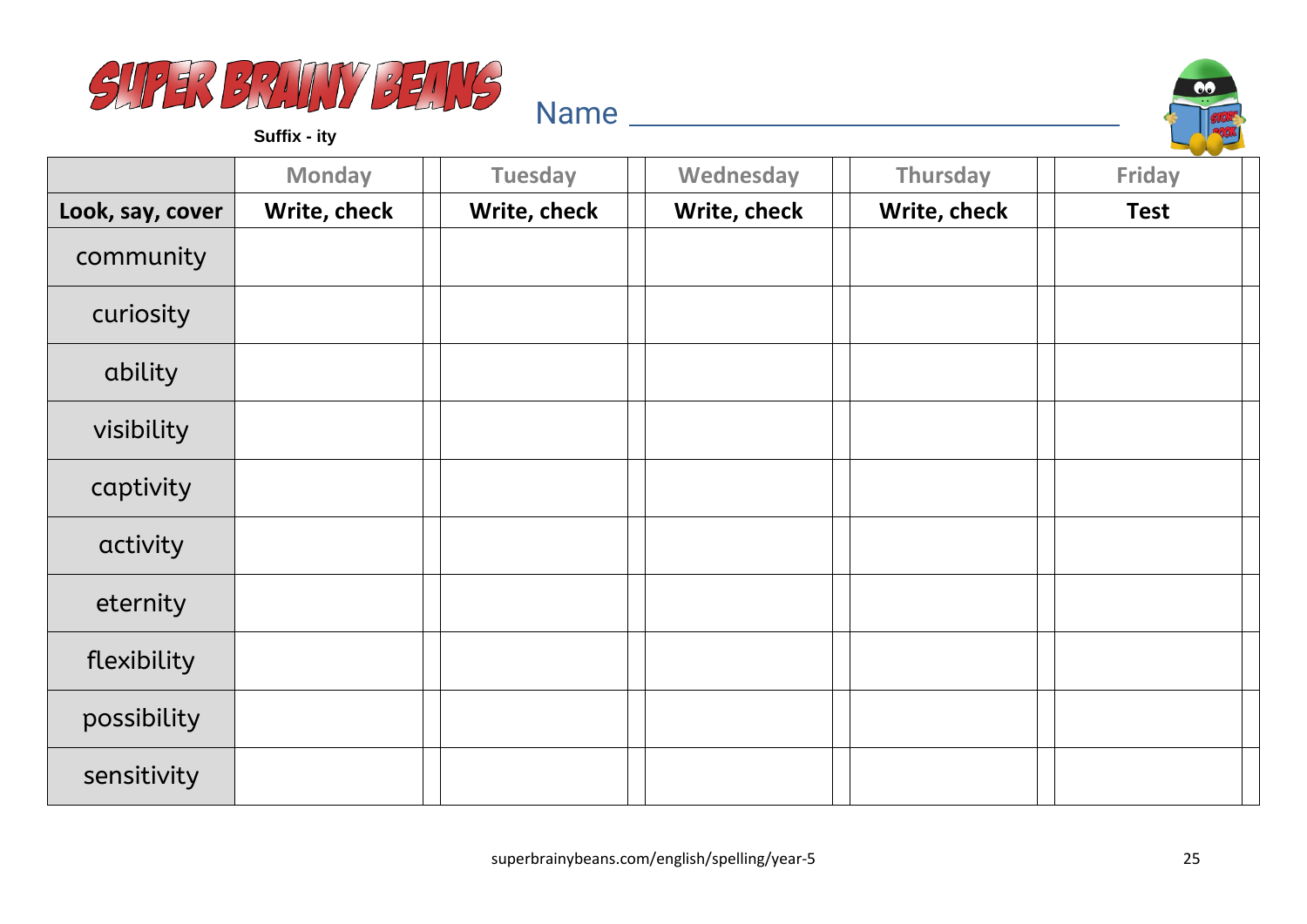



**Silent letters 1**

|                  | <b>Monday</b> | <b>Tuesday</b> | Wednesday    | Thursday     | <b>Friday</b> |
|------------------|---------------|----------------|--------------|--------------|---------------|
| Look, say, cover | Write, check  | Write, check   | Write, check | Write, check | <b>Test</b>   |
| doubt            |               |                |              |              |               |
| lamb             |               |                |              |              |               |
| debt             |               |                |              |              |               |
| thumb            |               |                |              |              |               |
| solemn           |               |                |              |              |               |
| autumn           |               |                |              |              |               |
| column           |               |                |              |              |               |
| knight           |               |                |              |              |               |
| knuckle          |               |                |              |              |               |
| knot             |               |                |              |              |               |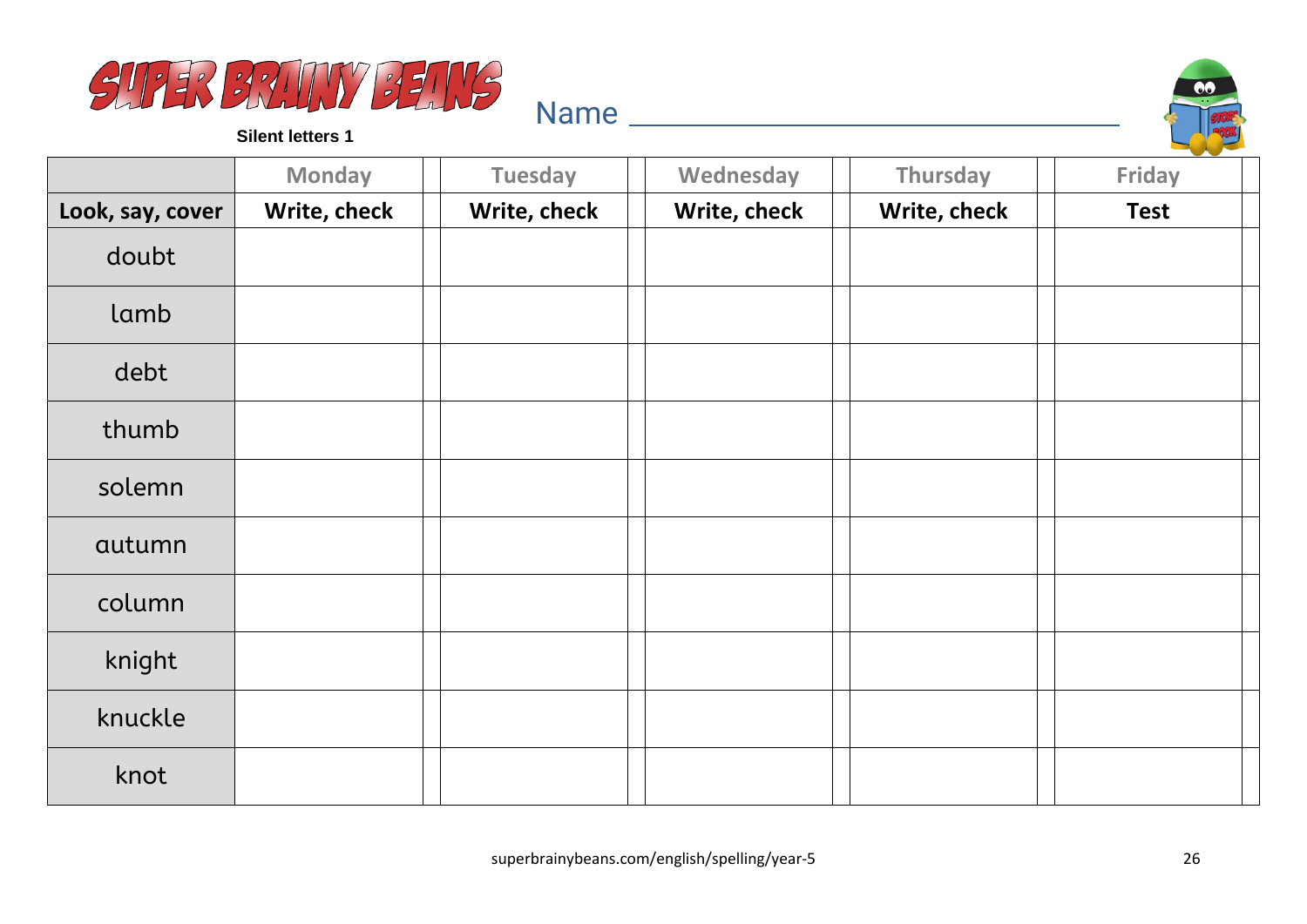



**Silent letters 2**

|                  | <b>Monday</b> | <b>Tuesday</b> | Wednesday    | Thursday     | Friday      |
|------------------|---------------|----------------|--------------|--------------|-------------|
| Look, say, cover | Write, check  | Write, check   | Write, check | Write, check | <b>Test</b> |
| wrestle          |               |                |              |              |             |
| wrapper          |               |                |              |              |             |
| island           |               |                |              |              |             |
| aisle            |               |                |              |              |             |
| debris           |               |                |              |              |             |
| mortgage         |               |                |              |              |             |
| Christmas        |               |                |              |              |             |
| yacht            |               |                |              |              |             |
| guarantee        |               |                |              |              |             |
| guilty           |               |                |              |              |             |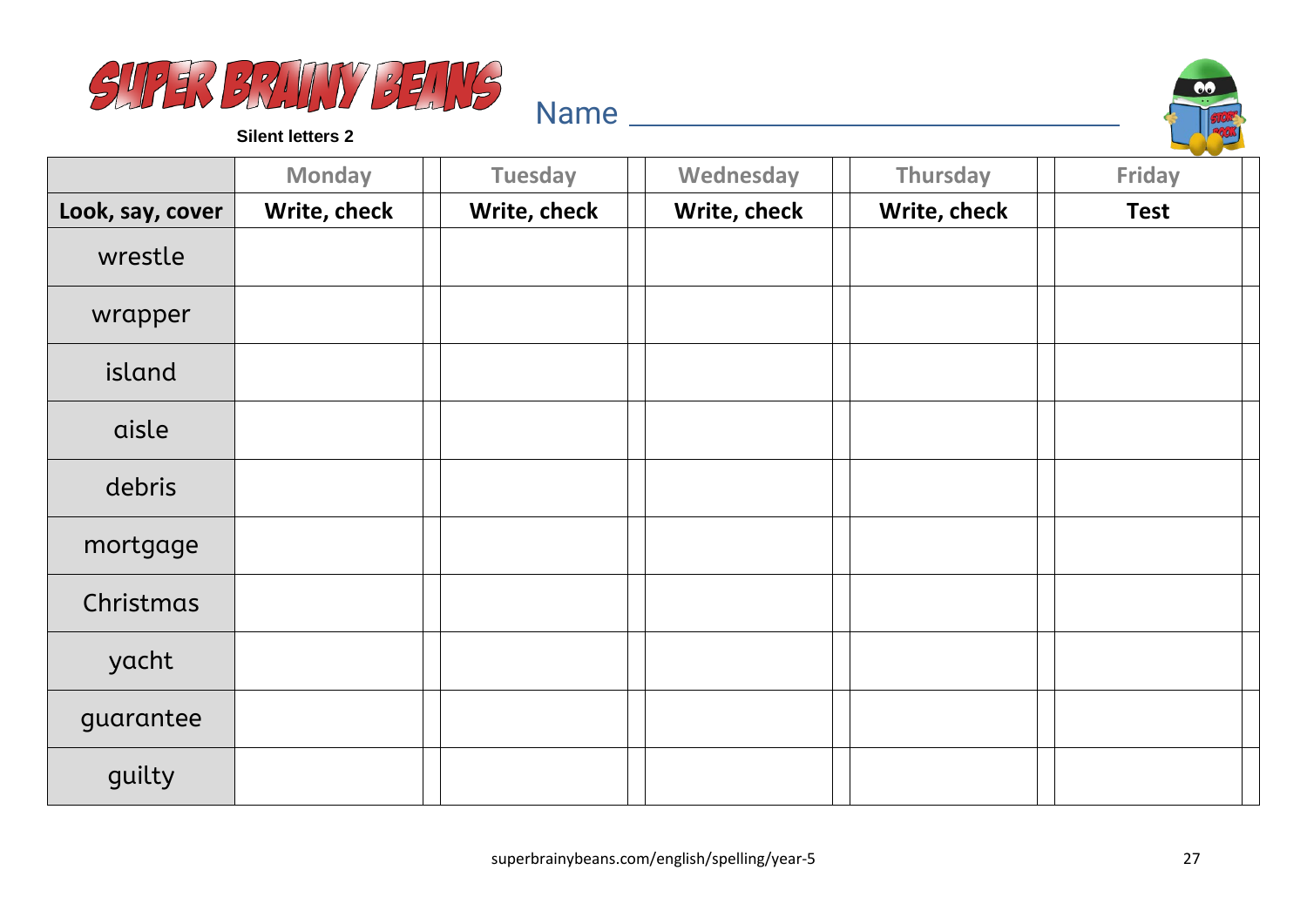



**Time**

|                  | <b>Monday</b> | <b>Tuesday</b> | Wednesday    | Thursday     | --<br>Friday |
|------------------|---------------|----------------|--------------|--------------|--------------|
| Look, say, cover | Write, check  | Write, check   | Write, check | Write, check | <b>Test</b>  |
| yesterday        |               |                |              |              |              |
| tomorrow         |               |                |              |              |              |
| later            |               |                |              |              |              |
| immediately      |               |                |              |              |              |
| earlier          |               |                |              |              |              |
| eventually       |               |                |              |              |              |
| recently         |               |                |              |              |              |
| previously       |               |                |              |              |              |
| finally          |               |                |              |              |              |
| lately           |               |                |              |              |              |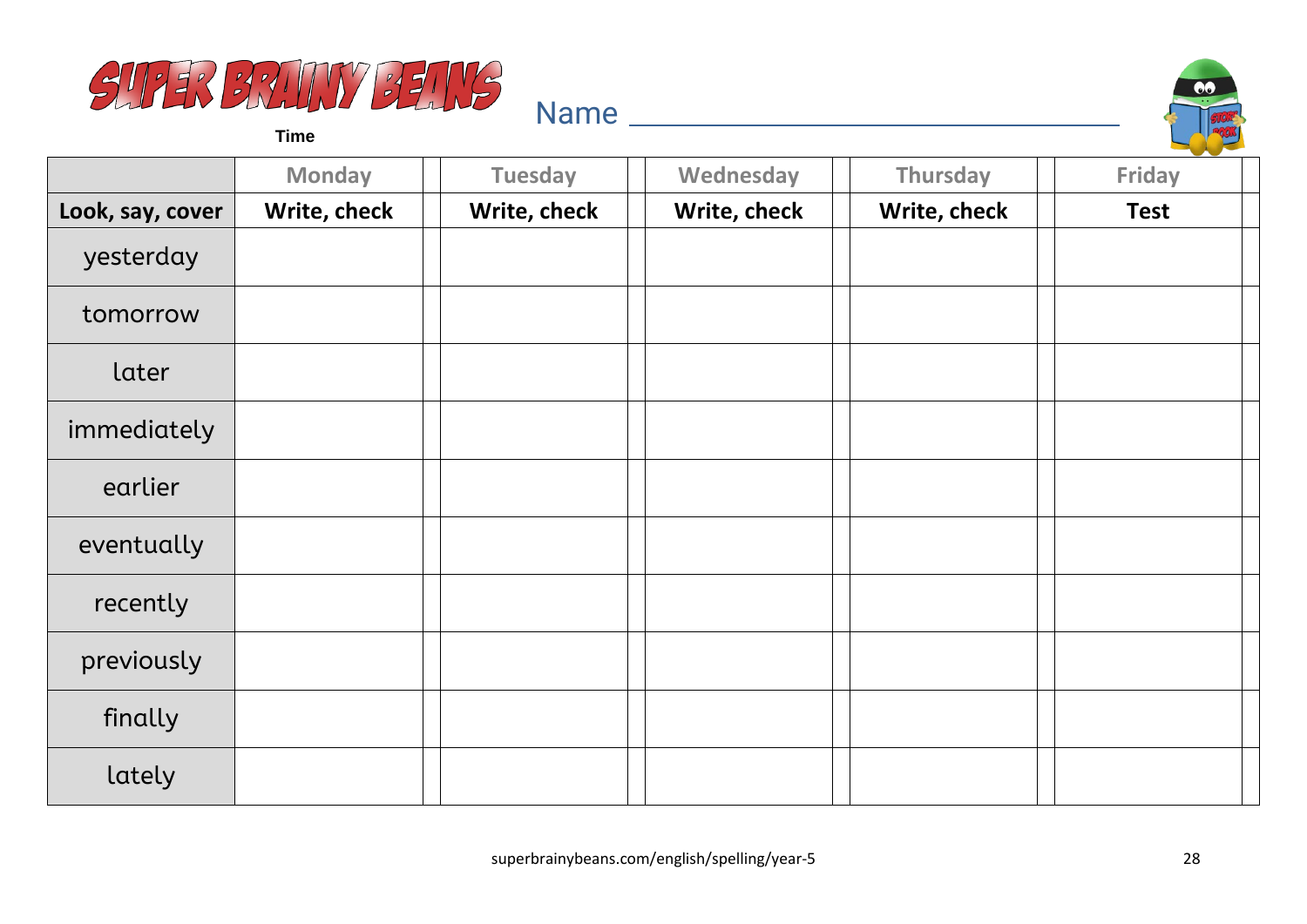



**Place**

|                  | <b>Monday</b> | <b>Tuesday</b> | Wednesday    | Thursday     | <b>Friday</b> |
|------------------|---------------|----------------|--------------|--------------|---------------|
| Look, say, cover | Write, check  | Write, check   | Write, check | Write, check | <b>Test</b>   |
| nearby           |               |                |              |              |               |
| everywhere       |               |                |              |              |               |
| nowhere          |               |                |              |              |               |
| inside           |               |                |              |              |               |
| downstairs       |               |                |              |              |               |
| outside          |               |                |              |              |               |
| upstairs         |               |                |              |              |               |
| underneath       |               |                |              |              |               |
| behind           |               |                |              |              |               |
| somewhere        |               |                |              |              |               |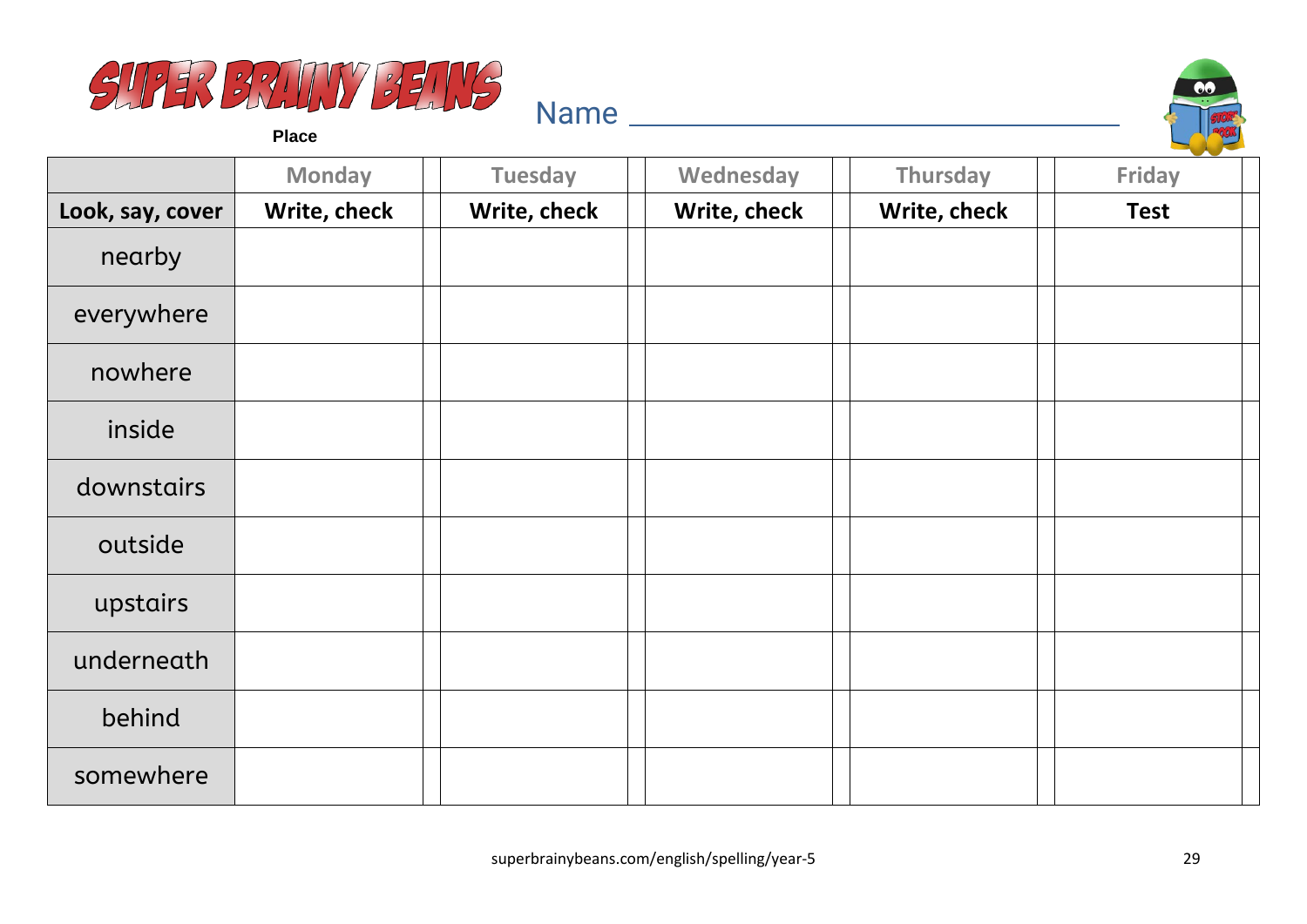



**Words with ere**

|                  | <b>Monday</b> | <b>Tuesday</b> | Wednesday    | Thursday     | <b>Friday</b> |
|------------------|---------------|----------------|--------------|--------------|---------------|
| Look, say, cover | Write, check  | Write, check   | Write, check | Write, check | <b>Test</b>   |
| sincere          |               |                |              |              |               |
| interfere        |               |                |              |              |               |
| sphere           |               |                |              |              |               |
| adhere           |               |                |              |              |               |
| severe           |               |                |              |              |               |
| persevere        |               |                |              |              |               |
| atmosphere       |               |                |              |              |               |
| mere             |               |                |              |              |               |
| hemisphere       |               |                |              |              |               |
| austere          |               |                |              |              |               |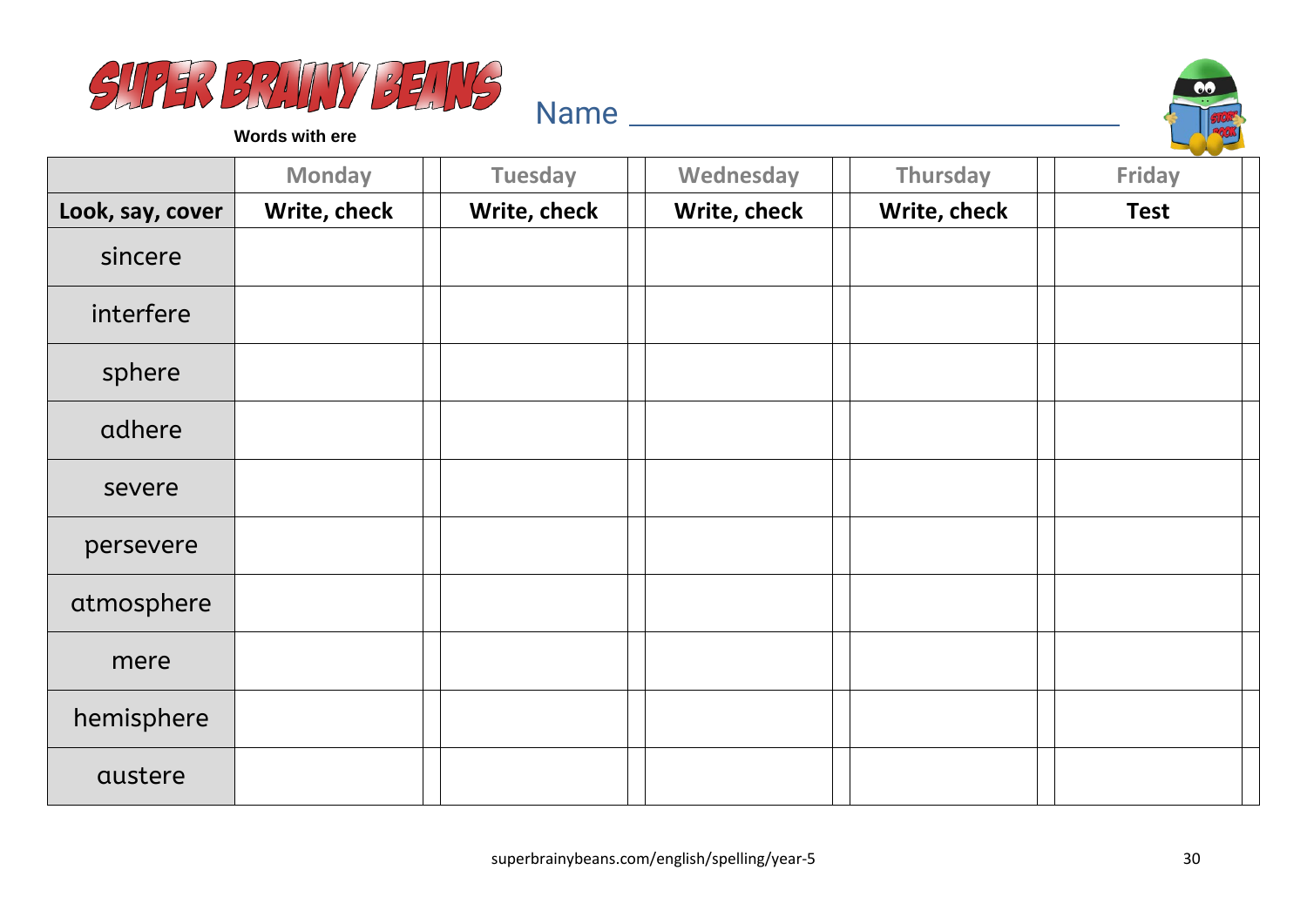



**Suffix - ate**

|                  | <b>Monday</b> | <b>Tuesday</b> | Wednesday    | Thursday     | Friday      |
|------------------|---------------|----------------|--------------|--------------|-------------|
| Look, say, cover | Write, check  | Write, check   | Write, check | Write, check | <b>Test</b> |
| pollinate        |               |                |              |              |             |
| captivate        |               |                |              |              |             |
| activate         |               |                |              |              |             |
| motivate         |               |                |              |              |             |
| communicate      |               |                |              |              |             |
| medicate         |               |                |              |              |             |
| elasticate       |               |                |              |              |             |
| hyphenate        |               |                |              |              |             |
| alienate         |               |                |              |              |             |
| validate         |               |                |              |              |             |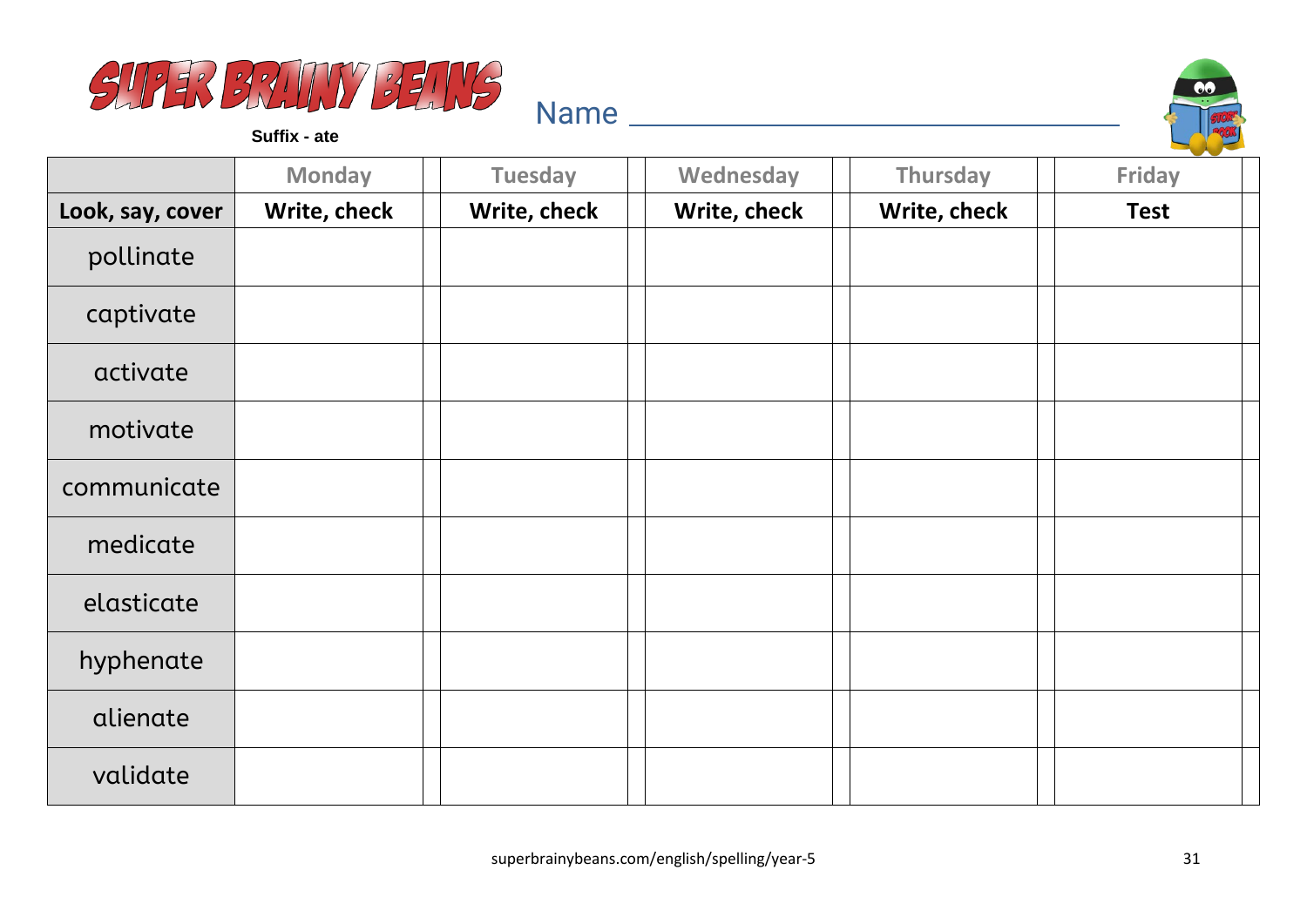



**Suffix - ise**

|                  | <b>Monday</b> | <b>Tuesday</b> | Wednesday    | Thursday     | Friday      |
|------------------|---------------|----------------|--------------|--------------|-------------|
| Look, say, cover | Write, check  | Write, check   | Write, check | Write, check | <b>Test</b> |
| criticise        |               |                |              |              |             |
| advertise        |               |                |              |              |             |
| capitalise       |               |                |              |              |             |
| finalise         |               |                |              |              |             |
| equalise         |               |                |              |              |             |
| fertilise        |               |                |              |              |             |
| terrorise        |               |                |              |              |             |
| socialise        |               |                |              |              |             |
| visualise        |               |                |              |              |             |
| vandalise        |               |                |              |              |             |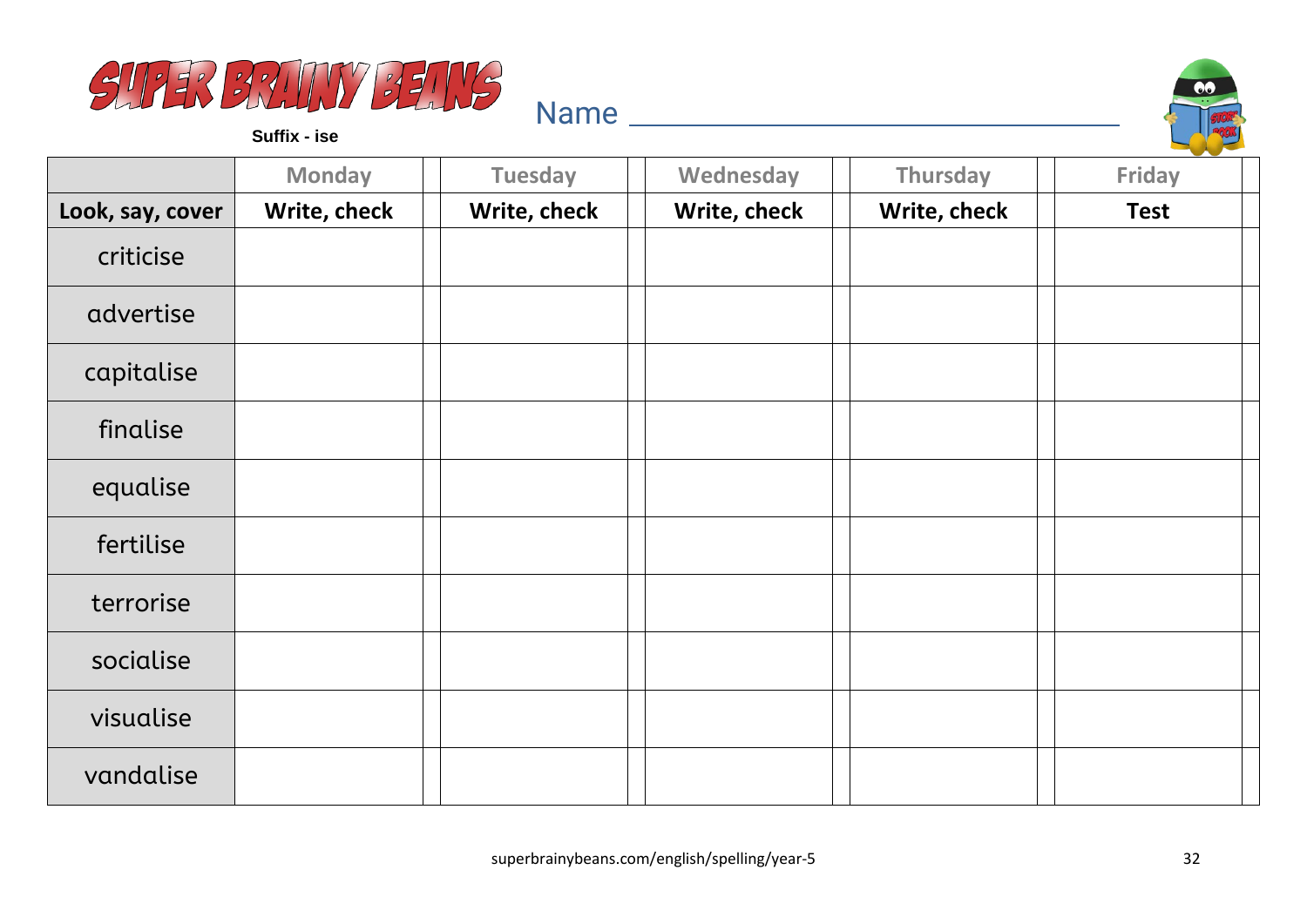



|                  | <b>Monday</b> | <b>Tuesday</b> | Wednesday    | Thursday     | <b>Contract Contract Contract</b><br><b>Friday</b> |
|------------------|---------------|----------------|--------------|--------------|----------------------------------------------------|
| Look, say, cover | Write, check  | Write, check   | Write, check | Write, check | <b>Test</b>                                        |
| certainly        |               |                |              |              |                                                    |
| definitely       |               |                |              |              |                                                    |
| possibly         |               |                |              |              |                                                    |
| perhaps          |               |                |              |              |                                                    |
| probably         |               |                |              |              |                                                    |
| frequently       |               |                |              |              |                                                    |
| often            |               |                |              |              |                                                    |
| occasionally     |               |                |              |              |                                                    |
| rarely           |               |                |              |              |                                                    |
| always           |               |                |              |              |                                                    |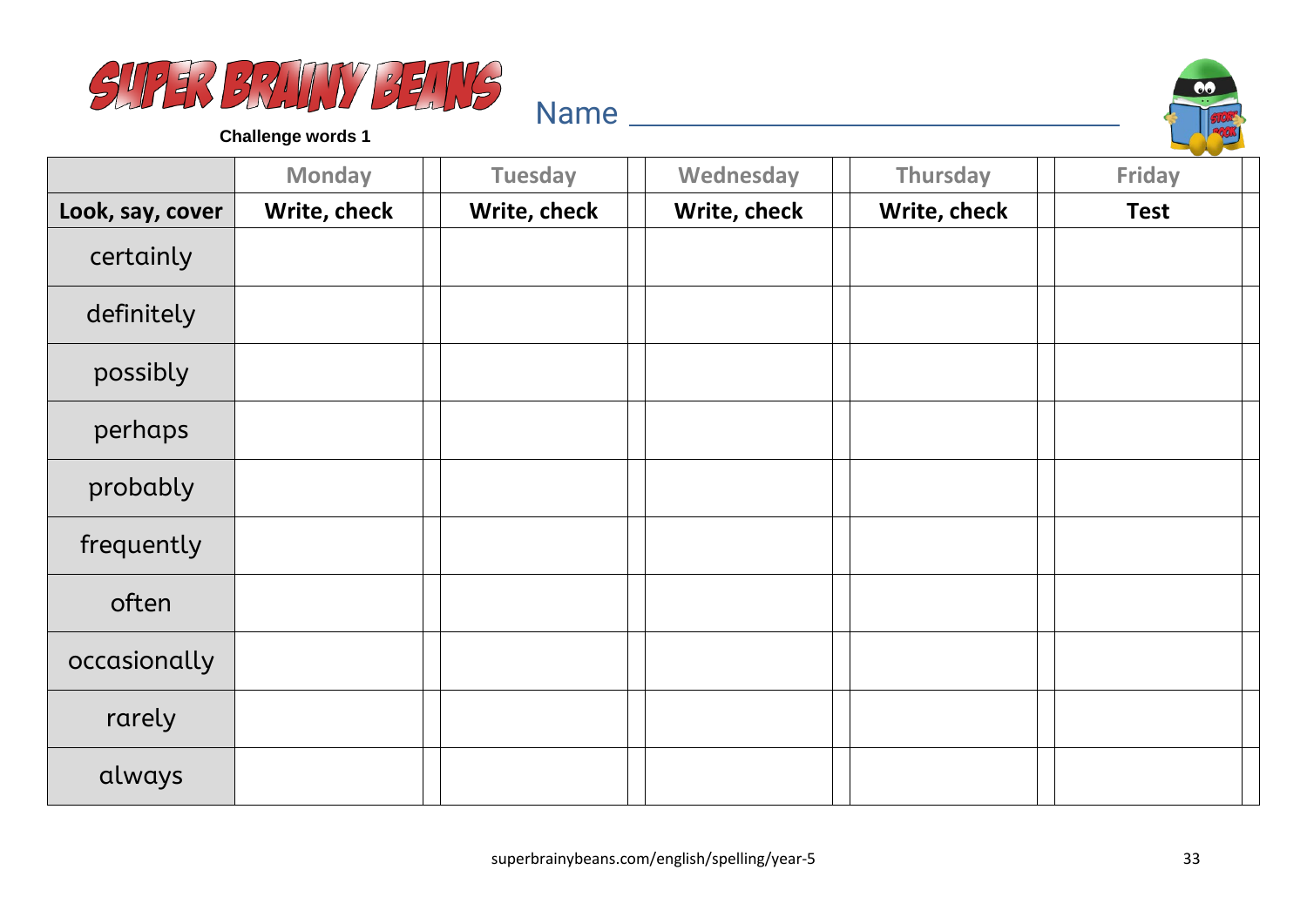



|                  | <b>Monday</b> | <b>Tuesday</b> | Wednesday    | Thursday     | --<br><b>Friday</b> |
|------------------|---------------|----------------|--------------|--------------|---------------------|
| Look, say, cover | Write, check  | Write, check   | Write, check | Write, check | <b>Test</b>         |
| definite         |               |                |              |              |                     |
| desperate        |               |                |              |              |                     |
| literate         |               |                |              |              |                     |
| secretary        |               |                |              |              |                     |
| dictionary       |               |                |              |              |                     |
| Wednesday        |               |                |              |              |                     |
| familiar         |               |                |              |              |                     |
| original         |               |                |              |              |                     |
| animal           |               |                |              |              |                     |
| vacuum           |               |                |              |              |                     |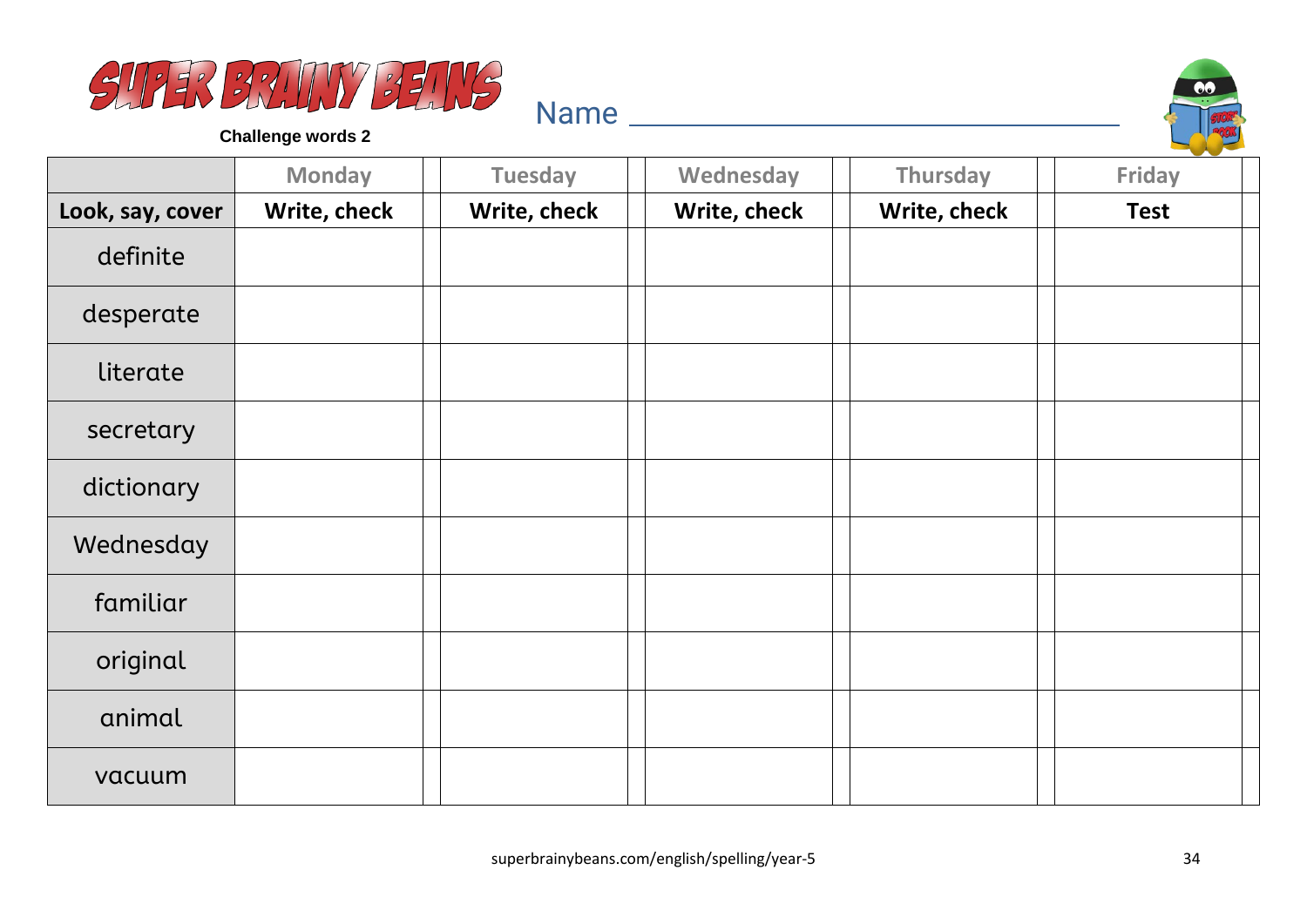



|                  | <b>Monday</b> | <b>Tuesday</b> | Wednesday    | Thursday     | $\sim$<br><b>Friday</b> |
|------------------|---------------|----------------|--------------|--------------|-------------------------|
| Look, say, cover | Write, check  | Write, check   | Write, check | Write, check | <b>Test</b>             |
| vegetable        |               |                |              |              |                         |
| vehicle          |               |                |              |              |                         |
| bruise           |               |                |              |              |                         |
| soldier          |               |                |              |              |                         |
| stomach          |               |                |              |              |                         |
| recommend        |               |                |              |              |                         |
| leisure          |               |                |              |              |                         |
| privilege        |               |                |              |              |                         |
| occur            |               |                |              |              |                         |
| neighbour        |               |                |              |              |                         |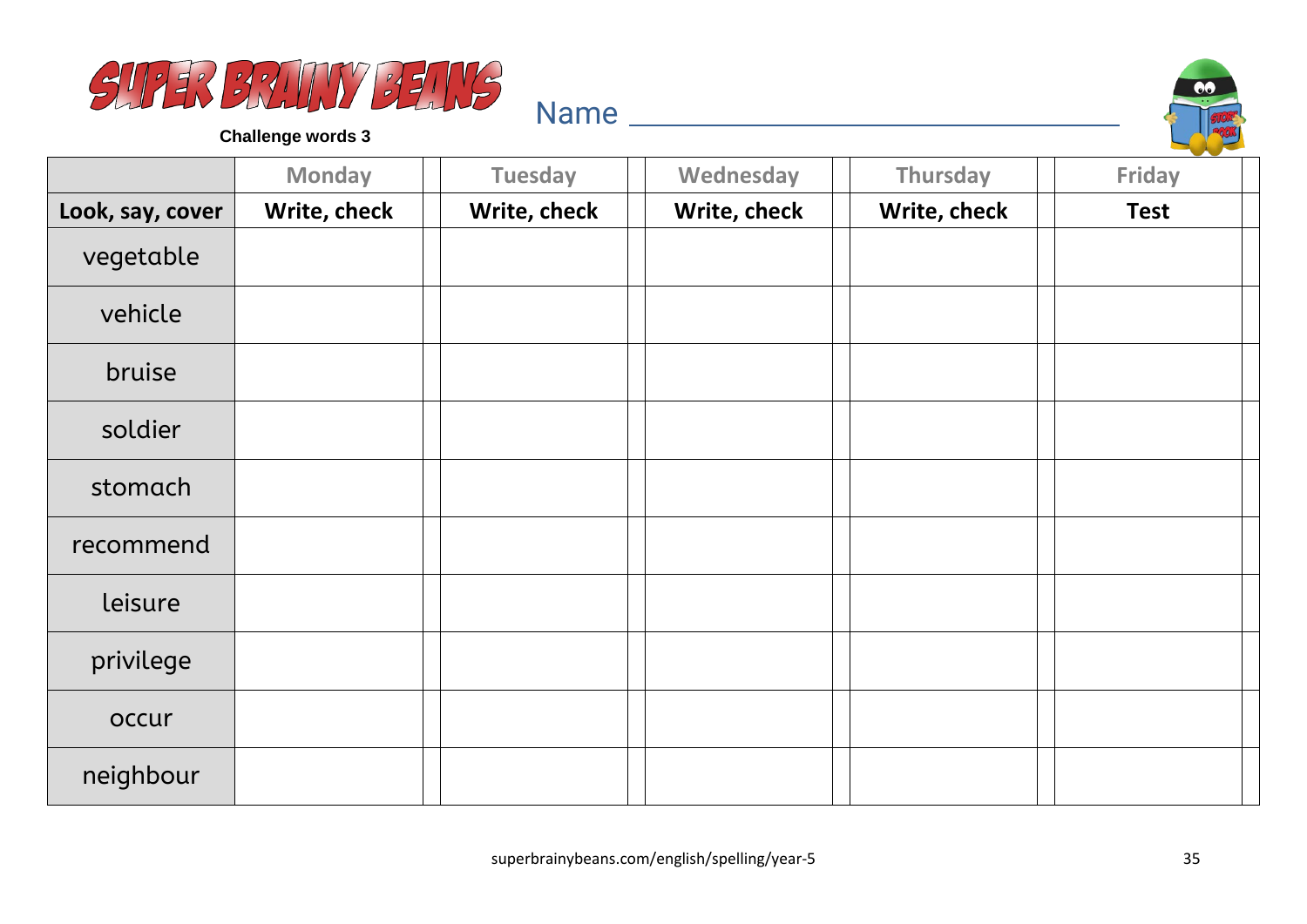



|                  | <b>Monday</b> | <b>Tuesday</b> | Wednesday    | Thursday     | Friday      |
|------------------|---------------|----------------|--------------|--------------|-------------|
| Look, say, cover | Write, check  | Write, check   | Write, check | Write, check | <b>Test</b> |
| amateur          |               |                |              |              |             |
| ancient          |               |                |              |              |             |
| bargain          |               |                |              |              |             |
| muscle           |               |                |              |              |             |
| queue            |               |                |              |              |             |
| recognise        |               |                |              |              |             |
| twelfth          |               |                |              |              |             |
| profession       |               |                |              |              |             |
| develop          |               |                |              |              |             |
| harass           |               |                |              |              |             |